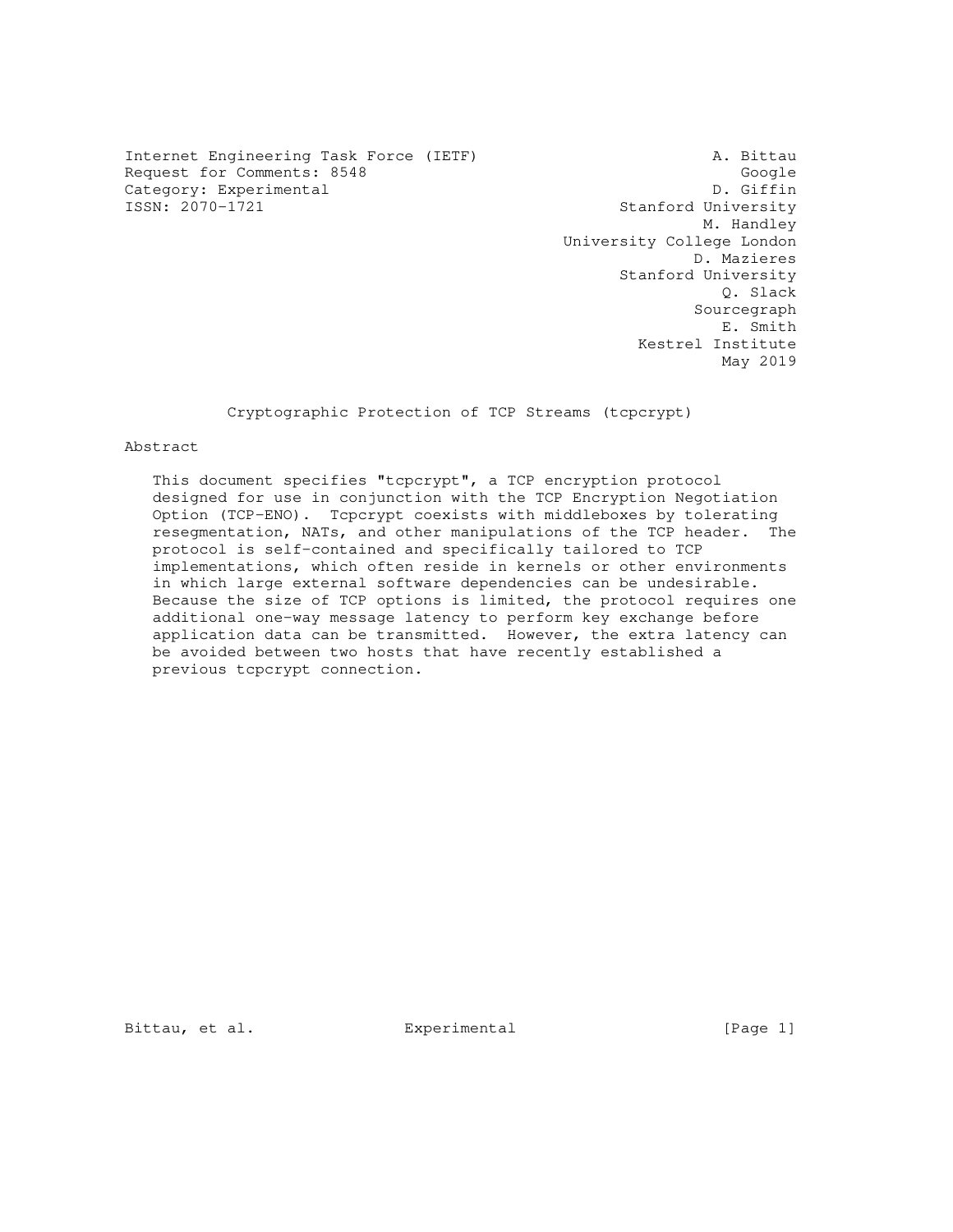Status of This Memo

 This document is not an Internet Standards Track specification; it is published for examination, experimental implementation, and evaluation.

 This document defines an Experimental Protocol for the Internet community. This document is a product of the Internet Engineering Task Force (IETF). It represents the consensus of the IETF community. It has received public review and has been approved for publication by the Internet Engineering Steering Group (IESG). Not all documents approved by the IESG are candidates for any level of Internet Standard; see Section 2 of RFC 7841.

 Information about the current status of this document, any errata, and how to provide feedback on it may be obtained at https://www.rfc-editor.org/info/rfc8548.

Copyright Notice

 Copyright (c) 2019 IETF Trust and the persons identified as the document authors. All rights reserved.

 This document is subject to BCP 78 and the IETF Trust's Legal Provisions Relating to IETF Documents (https://trustee.ietf.org/license-info) in effect on the date of publication of this document. Please review these documents carefully, as they describe your rights and restrictions with respect to this document. Code Components extracted from this document must include Simplified BSD License text as described in Section 4.e of the Trust Legal Provisions and are provided without warranty as described in the Simplified BSD License.

Bittau, et al. <br>Experimental [Page 2]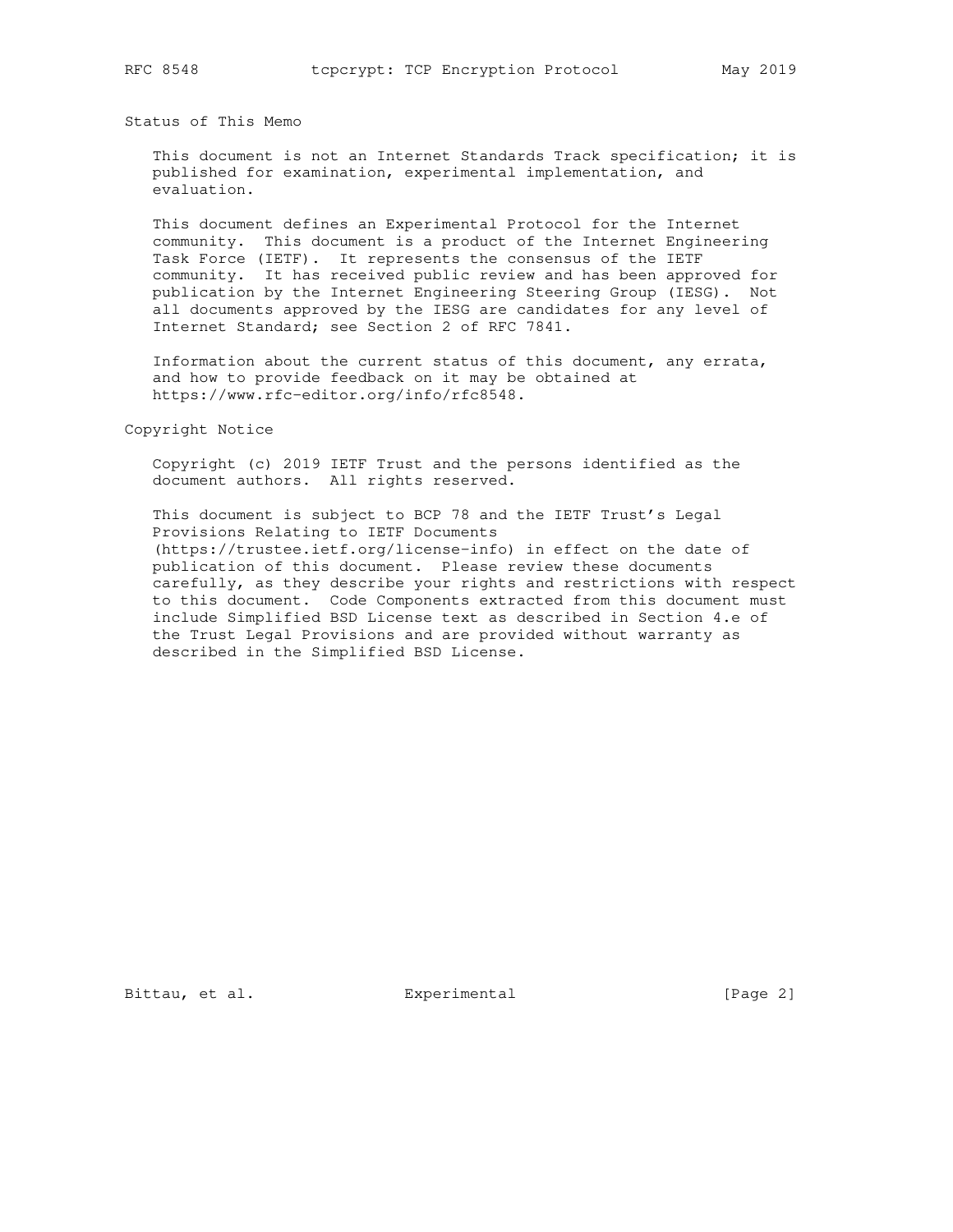| Table of Contents |  |
|-------------------|--|
|-------------------|--|

| Introduction $\ldots \ldots \ldots \ldots \ldots \ldots \ldots \ldots$<br>$1$ . |  |  | $\overline{4}$ |
|---------------------------------------------------------------------------------|--|--|----------------|
| 2.                                                                              |  |  | $\overline{4}$ |
| 3.                                                                              |  |  | $\overline{4}$ |
| 3.1.<br>Cryptographic Algorithms                                                |  |  | $\overline{4}$ |
| 3.2.<br>Protocol Negotiation                                                    |  |  | 6              |
| 3.3.                                                                            |  |  | 7              |
| 3.4.                                                                            |  |  | 10             |
| 3.5.                                                                            |  |  | 10             |
| Data Encryption and Authentication<br>3.6.                                      |  |  | 14             |
| TCP Header Protection<br>3.7.                                                   |  |  | 16             |
| 3.8.                                                                            |  |  | 16             |
| 3.9.                                                                            |  |  | 17             |
|                                                                                 |  |  | 18             |
| 4.1.<br>Key-Exchange Messages                                                   |  |  | 18             |
|                                                                                 |  |  | 20             |
|                                                                                 |  |  | 20             |
|                                                                                 |  |  | 21             |
|                                                                                 |  |  | 21             |
|                                                                                 |  |  | 22             |
| 5.                                                                              |  |  | 22             |
| 6.                                                                              |  |  | 24             |
| 7.                                                                              |  |  | 24             |
| 8.                                                                              |  |  | 25             |
| 8.1.                                                                            |  |  | 27             |
|                                                                                 |  |  | 27             |
| 8.3. Mandatory Key-Agreement Schemes                                            |  |  | 27             |
|                                                                                 |  |  | 28             |
|                                                                                 |  |  | 29             |
| Normative References<br>10.1.                                                   |  |  | 29             |
| 10.2. Informative References                                                    |  |  | 30             |
|                                                                                 |  |  | 31             |
|                                                                                 |  |  | 31             |
|                                                                                 |  |  | 31             |

Bittau, et al. Experimental [Page 3]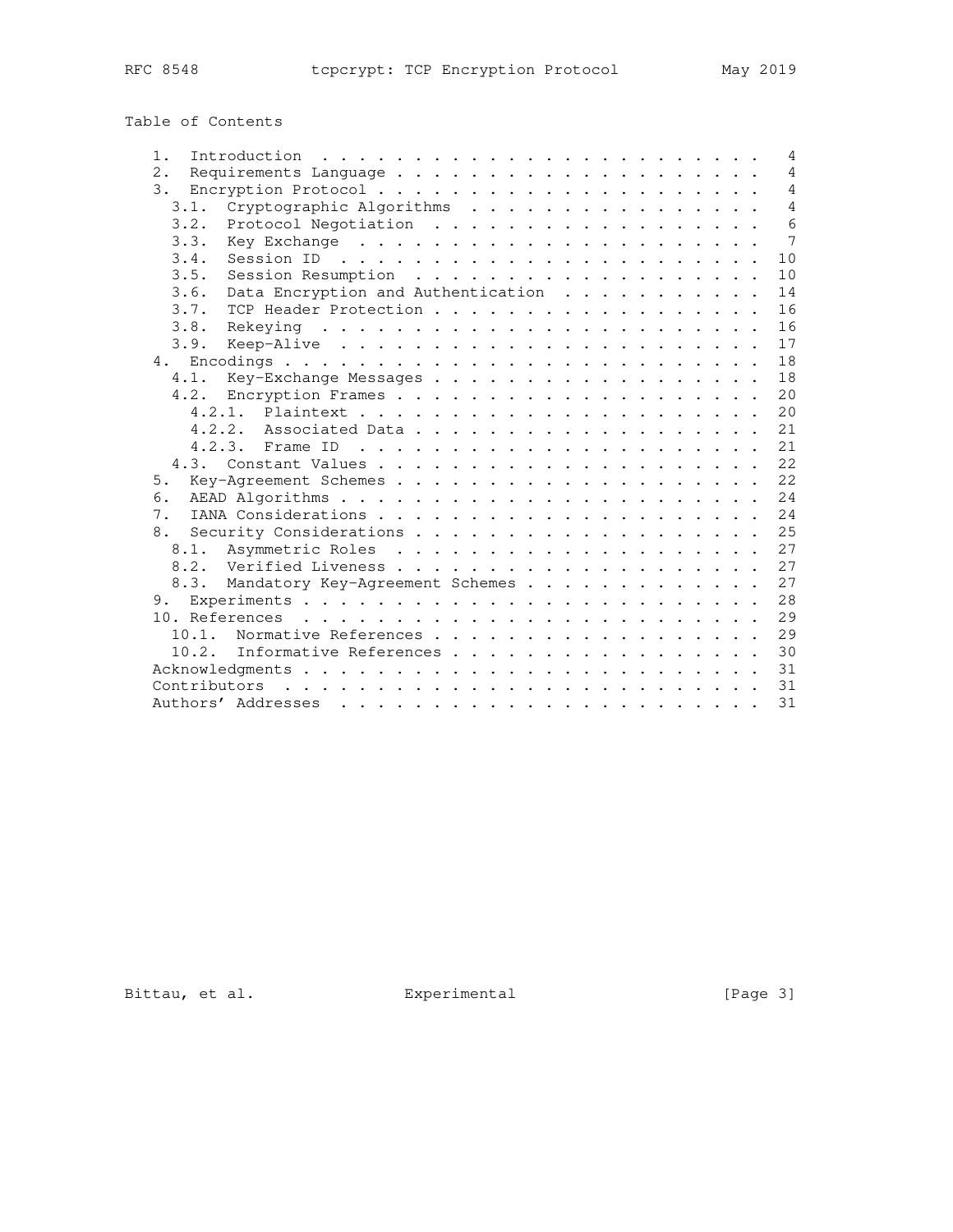# 1. Introduction

 This document describes tcpcrypt, an extension to TCP for cryptographic protection of session data. Tcpcrypt was designed to meet the following goals:

- o Meet the requirements of the TCP Encryption Negotiation Option (TCP-ENO) [RFC8547] for protecting connection data.
- o Be amenable to small, self-contained implementations inside TCP stacks.
- o Minimize additional latency at connection startup.
- o As much as possible, prevent connection failure in the presence of NATs and other middleboxes that might normalize traffic or otherwise manipulate TCP segments.
- o Operate independently of IP addresses, making it possible to authenticate resumed sessions efficiently even when either end changes IP address.

 A companion document [TCPINC-API] describes recommended interfaces for configuring certain parameters of this protocol.

2. Requirements Language

 The key words "MUST", "MUST NOT", "REQUIRED", "SHALL", "SHALL NOT", "SHOULD", "SHOULD NOT", "RECOMMENDED", "NOT RECOMMENDED", "MAY", and "OPTIONAL" in this document are to be interpreted as described in BCP 14 [RFC2119] [RFC8174] when, and only when, they appear in all capitals, as shown here.

3. Encryption Protocol

 This section describes the operation of the tcpcrypt protocol. The wire format of all messages is specified in Section 4.

3.1. Cryptographic Algorithms

 Setting up a tcpcrypt connection employs three types of cryptographic algorithms:

 o A key agreement scheme is used with a short-lived public key to agree upon a shared secret.

Bittau, et al. Experimental Experimental [Page 4]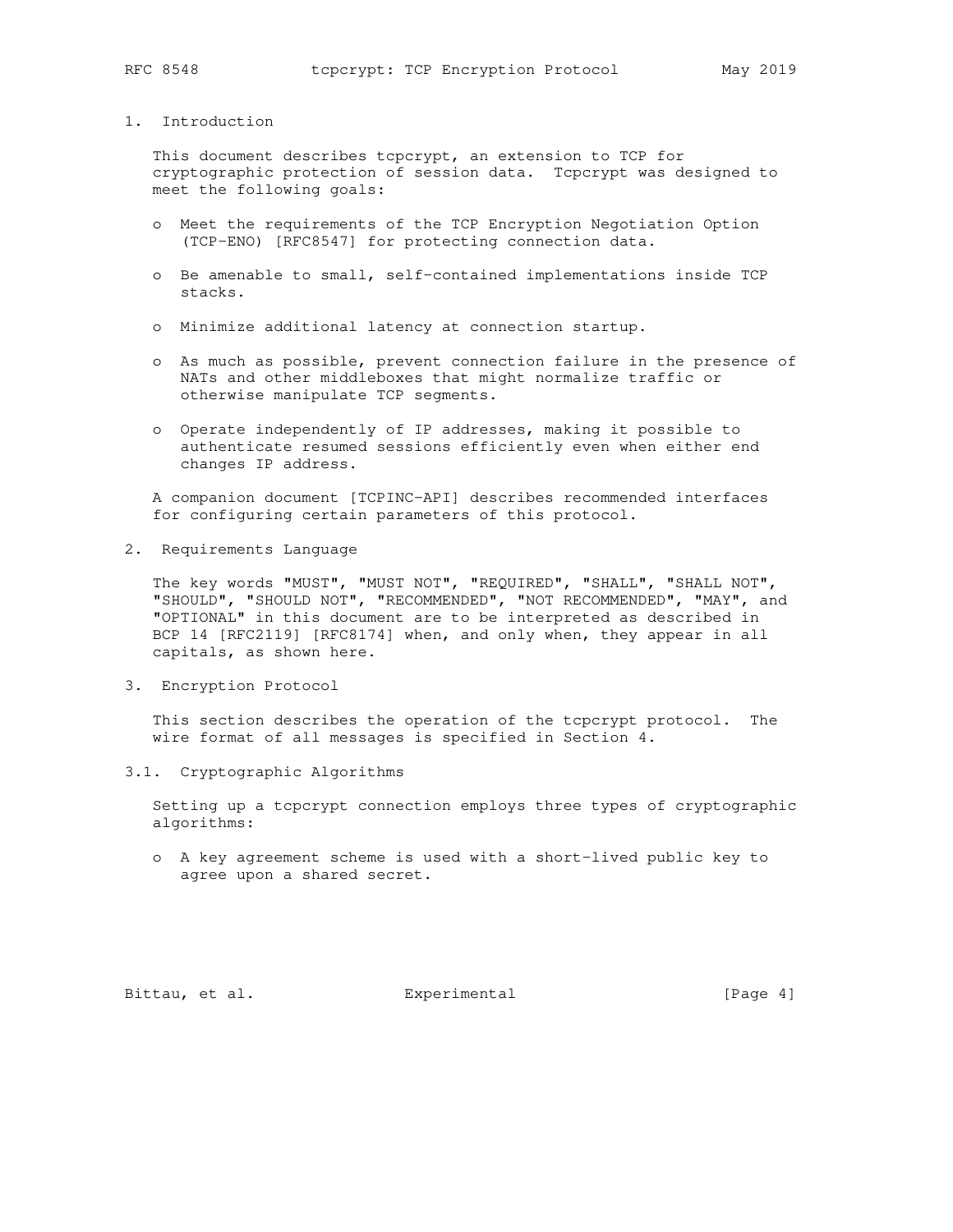- o An extract function is used to generate a pseudo-random key (PRK) from some initial keying material produced by the key agreement scheme. The notation Extract(S, IKM) denotes the output of the extract function with salt S and initial keying material IKM.
- o A collision-resistant pseudo-random function (CPRF) is used to generate multiple cryptographic keys from a pseudo-random key, typically the output of the extract function. The CPRF produces an arbitrary amount of Output Keying Material (OKM), and we use the notation CPRF(K, CONST, L) to designate the first L bytes of the OKM produced by the CPRF when parameterized by key K and the constant CONST.

 The Extract and CPRF functions used by the tcpcrypt variants defined in this document are the Extract and Expand functions of the HMAC based Key Derivation Function (HKDF) [RFC5869], which is built on Keyed-Hashing for Message Authentication (HMAC) [RFC2104]. These are defined as follows in terms of the function HMAC-Hash(key, value) for a negotiated Hash function such as SHA-256; the symbol  $"\rceil"$  denotes concatenation, and the counter concatenated to the right of CONST occupies a single octet.

 HKDF-Extract(salt, IKM) -> PRK PRK = HMAC-Hash(salt, IKM) HKDF-Expand(PRK, CONST, L)  $\rightarrow$  OKM  $T(0)$  = empty string (zero length)  $T(1)$  = HMAC-Hash(PRK,  $T(0)$  | CONST | 0x01)  $T(2) = HMAC-Hash(PRK, T(1) | CONST | 0x02)$  $T(3)$  = HMAC-Hash(PRK,  $T(2)$  | CONST | 0x03) ... OKM = first L octets of  $T(1)$  |  $T(2)$  |  $T(3)$  | ... where  $L \leq 255*$ OutputLength (Hash)

Figure 1: HKDF Functions Used for Key Derivation

 Lastly, once tcpcrypt has been successfully set up and encryption keys have been derived, an algorithm for Authenticated Encryption with Associated Data (AEAD) is used to protect the confidentiality and integrity of all transmitted application data. AEAD algorithms use a single key to encrypt their input data and also to generate a cryptographic tag to accompany the resulting ciphertext; when decryption is performed, the tag allows authentication of the encrypted data and of optional associated plaintext data.

Bittau, et al. <br>Experimental [Page 5]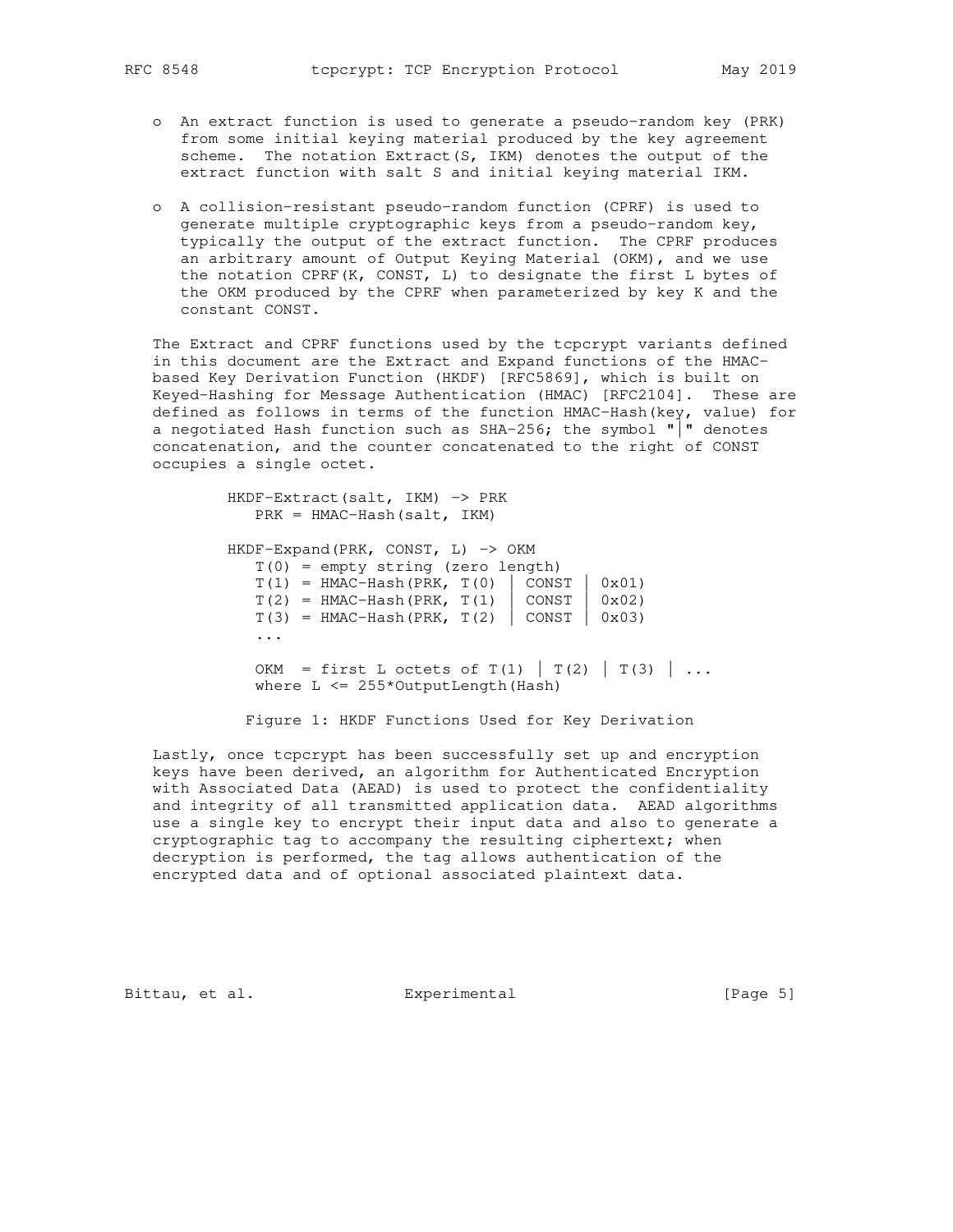#### 3.2. Protocol Negotiation

 Tcpcrypt depends on TCP-ENO [RFC8547] to negotiate whether encryption will be enabled for a connection as well as which key-agreement scheme to use. TCP-ENO negotiates the use of a particular TCP encryption protocol (TEP) by including protocol identifiers in ENO suboptions. This document associates four TEP identifiers with the tcpcrypt protocol as listed in Table 4 of Section 7. Each identifier indicates the use of a particular key-agreement scheme, with an associated CPRF and length parameter. Future standards can associate additional TEP identifiers with tcpcrypt following the assignment policy specified by TCP-ENO.

 An active opener that wishes to negotiate the use of tcpcrypt includes an ENO option in its SYN segment. That option includes suboptions with tcpcrypt TEP identifiers indicating the key-agreement schemes it is willing to enable. The active opener MAY additionally include suboptions indicating support for encryption protocols other than tcpcrypt, as well as global suboptions as specified by TCP-ENO.

 If a passive opener receives an ENO option including tcpcrypt TEPs that it supports, it MAY then attach an ENO option to its SYN-ACK segment, including solely the TEP it wishes to enable.

 To establish distinct roles for the two hosts in each connection, tcpcrypt depends on the role-negotiation mechanism of TCP-ENO. As one result of the negotiation process, TCP-ENO assigns hosts unique roles abstractly called "A" at one end of the connection and "B" at the other. Generally, an active opener plays the "A" role and a passive opener plays the "B" role, but in the case of simultaneous open, an additional mechanism breaks the symmetry and assigns a distinct role to each host. TCP-ENO uses the terms "host A" and "host B" to identify each end of a connection uniquely; this document employs those terms in the same way.

 An ENO suboption includes a flag "v" which indicates the presence of associated variable-length data. In order to propose fresh key agreement with a particular tcpcrypt TEP, a host sends a one-byte suboption containing the TEP identifier and  $v = 0$ . In order to propose session resumption (described further below) with a particular TEP, a host sends a variable-length suboption containing the TEP identifier, the flag  $v = 1$ , an identifier derived from a session secret previously negotiated with the same host and the same TEP, and a nonce.

Bittau, et al. Experimental Experimental [Page 6]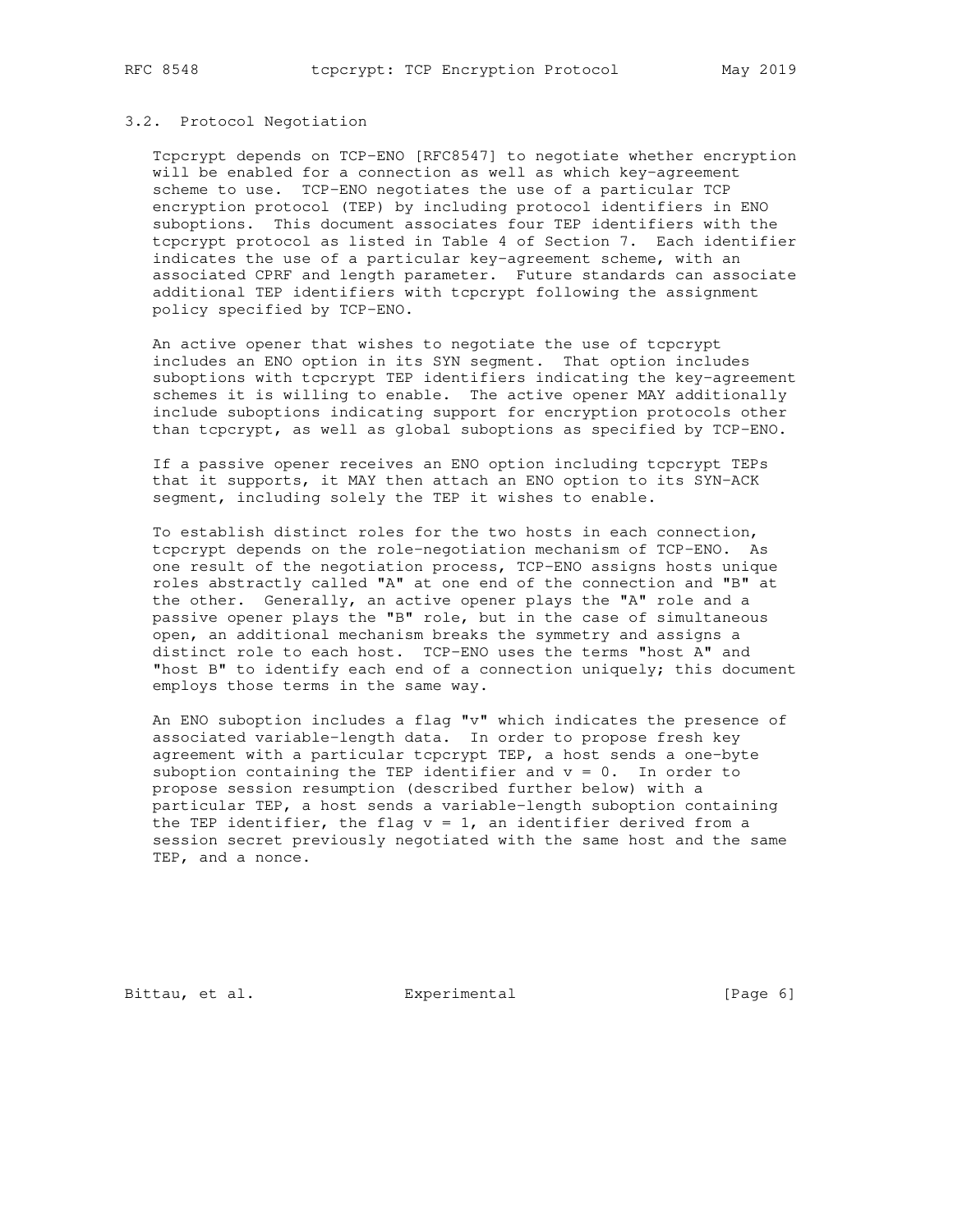Once two hosts have exchanged SYN segments, TCP-ENO defines the negotiated TEP to be the last valid TEP identifier in the SYN segment of host B (that is, the passive opener in the absence of simultaneous open) that also occurs in that of host A. If there is no such TEP, hosts MUST disable TCP-ENO and tcpcrypt.

If the negotiated TEP was sent by host B with  $v = 0$ , it means that fresh key agreement will be performed as described in Section 3.3. If, on the other hand, host B sent the TEP with  $v = 1$  and both hosts sent appropriate resumption identifiers in their suboption data, then the key-exchange messages will be omitted in favor of determining keys via session resumption as described in Section 3.5. With session resumption, protected application data MAY be sent immediately as detailed in Section 3.6.

 Note that the negotiated TEP is determined without reference to the "v" bits in ENO suboptions, so if host A offers resumption with a particular TEP and host B replies with a non-resumption suboption with the same TEP, that could become the negotiated TEP, in which case fresh key agreement will be performed. That is, sending a resumption suboption also implies willingness to perform fresh key agreement with the indicated TEP.

 As REQUIRED by TCP-ENO, once a host has both sent and received an ACK segment containing a valid ENO option, encryption MUST be enabled and plaintext application data MUST NOT ever be exchanged on the connection. If the negotiated TEP is among those listed in Table 4, a host MUST follow the protocol described in this document.

# 3.3. Key Exchange

 Following successful negotiation of a tcpcrypt TEP, all further signaling is performed in the Data portion of TCP segments. Except when resumption was negotiated (described in Section 3.5), the two hosts perform key exchange through two messages, Init1 and Init2, at the start of the data streams of host A and host B, respectively. These messages MAY span multiple TCP segments and need not end at a segment boundary. However, the segment containing the last byte of an Init1 or Init2 message MUST have TCP's push flag (PSH) set.

The key exchange protocol, in abstract, proceeds as follows:

 $A \rightarrow B$ : Init1 = { INIT1\_MAGIC, sym\_cipher\_list, N\_A, Pub\_A }  $B \rightarrow A$ : Init2 = { INIT2\_MAGIC, sym\_cipher, N\_B, Pub\_B }

The concrete format of these messages is specified in Section 4.1.

Bittau, et al. Experimental [Page 7]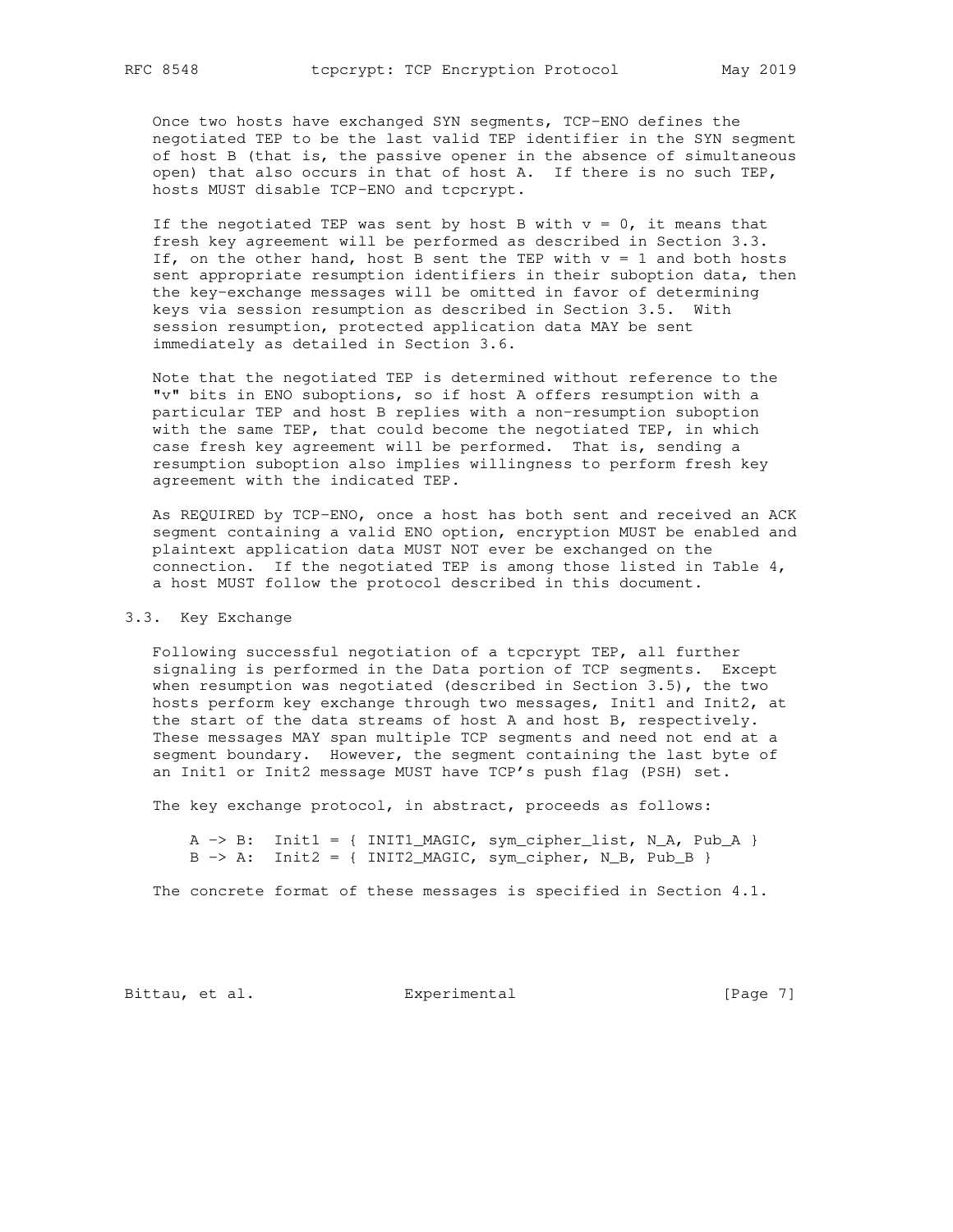The parameters are defined as follows:

- o INIT1\_MAGIC, INIT2\_MAGIC: Constants defined in Section 4.3.
- o sym\_cipher\_list: A list of identifiers of symmetric ciphers (AEAD algorithms) acceptable to host A. These are specified in Table 5 of Section 7.
- o sym\_cipher: The symmetric cipher selected by host B from the sym\_cipher\_list sent by host A.
- o N\_A, N\_B: Nonces chosen at random by hosts A and B, respectively.
- o Pub\_A, Pub\_B: Ephemeral public keys for hosts A and B, respectively. These, as well as their corresponding private keys, are short-lived values that MUST be refreshed frequently. The private keys SHOULD NOT ever be written to persistent storage. The security risks associated with the storage of these keys are discussed in Section 8.

 If a host receives an ephemeral public key from its peer and a key validation step fails (see Section 5), it MUST abort the connection and raise an error condition distinct from the end-of-file condition.

 The ephemeral secret ES is the result of the key-agreement algorithm (see Section 5) indicated by the negotiated TEP. The inputs to the algorithm are the local host's ephemeral private key and the remote host's ephemeral public key. For example, host A would compute ES using its own private key (not transmitted) and host B's public key, Pub\_B.

 The two sides then compute a pseudo-random key, PRK, from which all session secrets are derived, as follows:

```
PRK = Extract(N_A, eno_transcript | Init1 | Init2 | ES)
```
 Above, "|" denotes concatenation, eno\_transcript is the protocol negotiation transcript defined in Section 4.8 of [RFC8547], and Init1 and Init2 are the transmitted encodings of the messages described in Section 4.1.

A series of session secrets are computed from PRK as follows:

 $ss[0] = PRK$  $ss[i] = CPRF(ss[i-1], CONST_NEXTK, K_LEN)$ 

Bittau, et al. <br>Experimental [Page 8]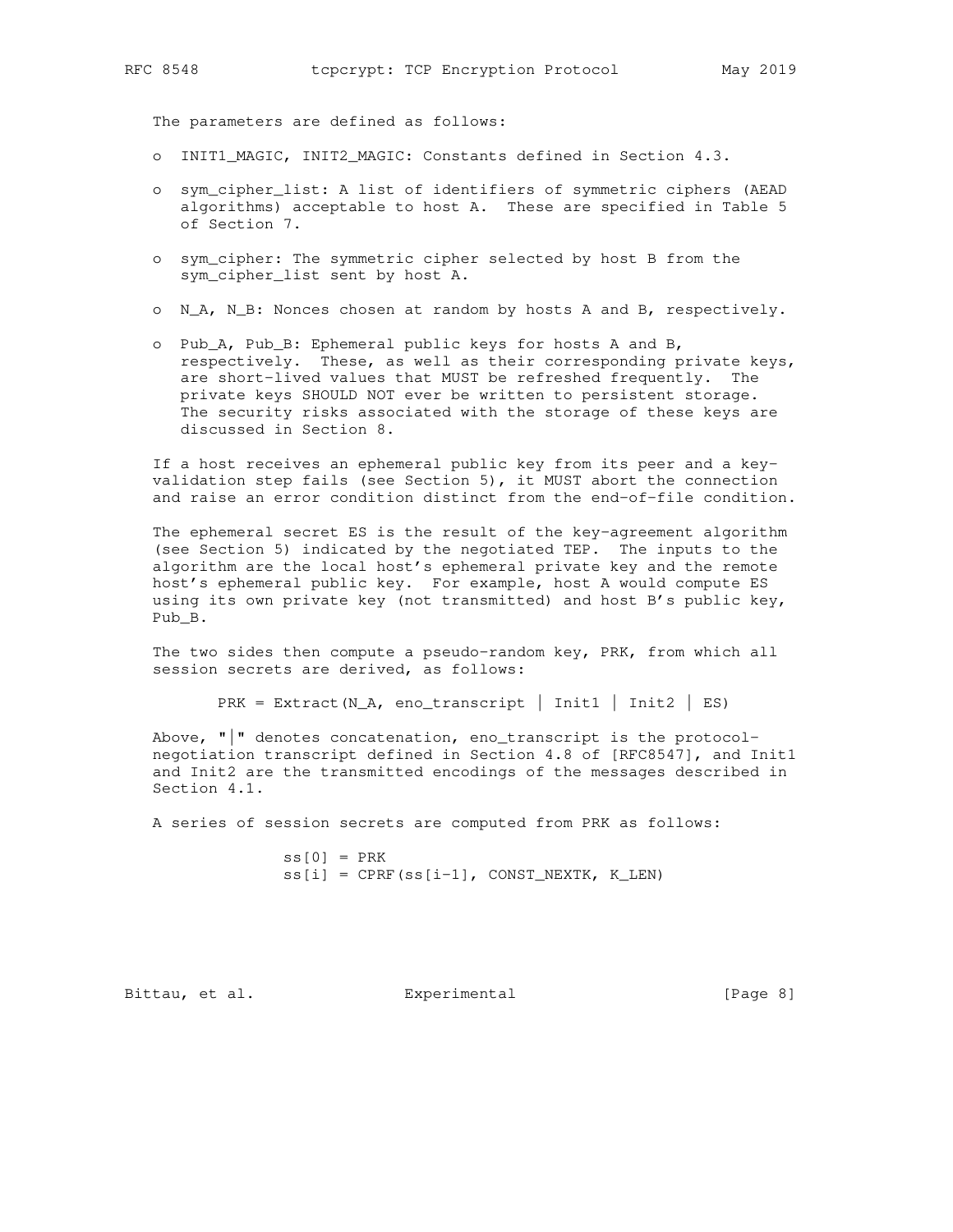The value ss[0] is used to generate all key material for the current connection. The values  $ss[i]$  for  $i > 0$  are used by session resumption to avoid public key cryptography when establishing subsequent connections between the same two hosts as described in Section 3.5. The CONST\_\* values are constants defined in Section 4.3. The length K\_LEN depends on the tcpcrypt TEP in use, and is specified in Section 5.

 Given a session secret ss[i], the two sides compute a series of master keys as follows:

> $mk[0] = CPRF(ss[i], CONST\_REKEY | sn[i], K_LEN)$  $mk[i] = CPRF(mk[i-1], CONST_REKEY, K_LEN)$

 The process of advancing through the series of master keys is described in Section 3.8. The values represented by sn[i] are session nonces. For the initial session with  $i = 0$ , the session nonce is zero bytes long. The values for subsequent sessions are derived from fresh connection data as described in Section 3.5.

 Finally, each master key mk[j] is used to generate traffic keys for protecting application data using authenticated encryption:

 $k\_ab[j]$  = CPRF(mk[j], CONST\_KEY\_A, ae\_key\_len + ae\_nonce\_len)  $k_ba[j] = CPRF(mk[j], CONST_KEY_B, ae_key_len + ae_nonce_len)$ 

 In the first session derived from fresh key agreement, traffic keys k\_ab[j] are used by host A to encrypt and host B to decrypt, while keys k\_ba[j] are used by host B to encrypt and host A to decrypt. In a resumed session, as described more thoroughly in Section 3.5, each host uses the keys in the same way as it did in the original session, regardless of its role in the current session; for example, if a host played role "A" in the first session, it will use keys k\_ab[j] to encrypt in each derived session.

 The values ae\_key\_len and ae\_nonce\_len depend on the authenticated encryption algorithm selected and are given in Table 3 of Section 6. The algorithm uses the first ae\_key\_len bytes of each traffic key as an authenticated-encryption key, and it uses the following ae\_nonce\_len bytes as a nonce randomizer.

 Implementations SHOULD provide an interface allowing the user to specify, for a particular connection, the set of AEAD algorithms to advertise in sym\_cipher\_list (when playing role "A") and also the order of preference to use when selecting an algorithm from those offered (when playing role "B"). A companion document [TCPINC-API] describes recommended interfaces for this purpose.

Bittau, et al. Experimental Experimental [Page 9]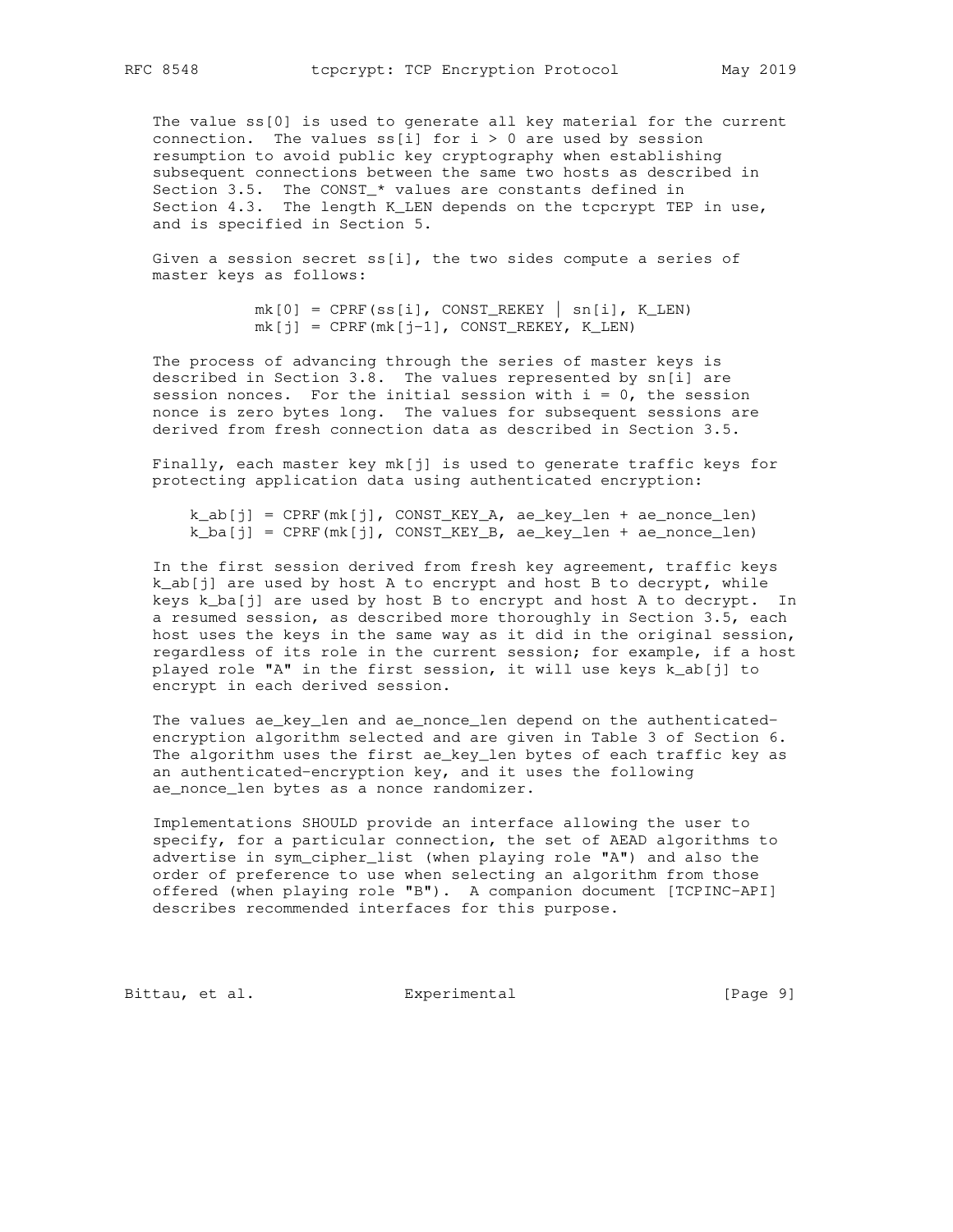After host B sends Init2 or host A receives it, that host MAY immediately begin transmitting protected application data as described in Section 3.6.

 If host A receives Init2 with a sym\_cipher value that was not present in the sym\_cipher\_list it previously transmitted in Init1, it MUST abort the connection and raise an error condition distinct from the end-of-file condition.

 Throughout this document, to "abort the connection" means to issue the "Abort" command as described in Section 3.8 of [RFC793]. That is, the TCP connection is destroyed, RESET is transmitted, and the local user is alerted to the abort event.

3.4. Session ID

 TCP-ENO requires each TEP to define a session ID value that uniquely identifies each encrypted connection.

 A tcpcrypt session ID begins with the byte transmitted by host B that contains the negotiated TEP identifier along with the "v" bit. The remainder of the ID is derived from the session secret and session nonce, as follows:

session\_id[i] = TEP-byte | CPRF(ss[i], CONST\_SESSID | sn[i], K\_LEN)

 Again, the length K\_LEN depends on the TEP and is specified in Section 5.

# 3.5. Session Resumption

 If two hosts have previously negotiated a session with secret ss[i-1], they can establish a new connection without public-key operations using ss[i], the next session secret in the sequence derived from the original PRK.

 A host signals its willingness to resume with a particular session secret by sending a SYN segment with a resumption suboption, i.e., an ENO suboption containing the negotiated TEP identifier of the previous session, half of the resumption identifier for the new session, and a resumption nonce.

 The resumption nonce MUST have a minimum length of zero bytes and maximum length of eight bytes. The value MUST be chosen randomly or using a mechanism that guarantees uniqueness even in the face of virtual-machine cloning or other re-execution of the same session. An attacker who can force either side of a connection to reuse a session secret with the same nonce will completely break the security

Bittau, et al. Experimental [Page 10]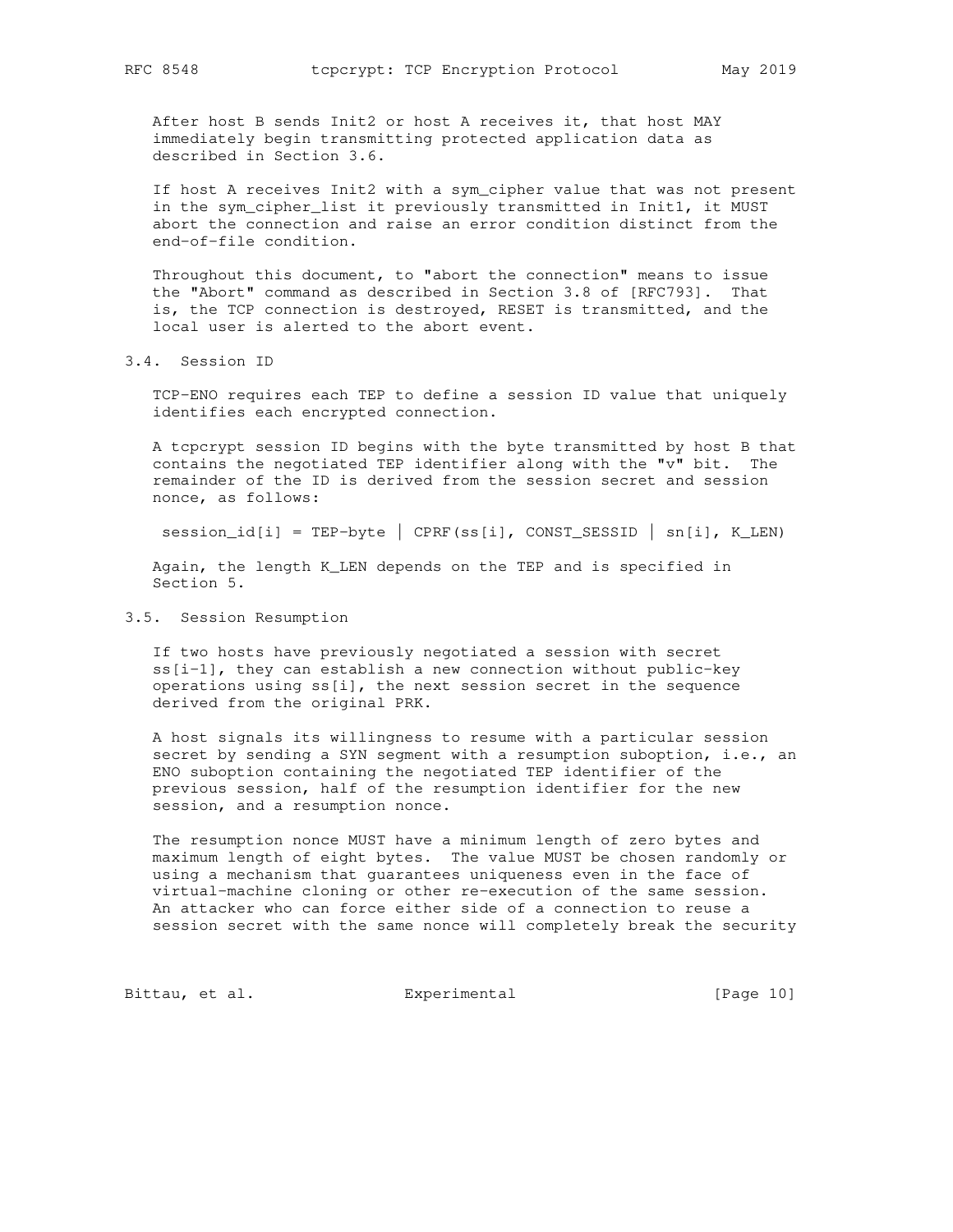of tcpcrypt. Reuse of session secrets is possible in the event of virtual-machine cloning or reuse of system-level hibernation state. Implementations SHOULD provide an API through which to set the resumption nonce length and MUST default to eight bytes if they cannot prohibit the reuse of session secrets.

 The resumption identifier is calculated from a session secret ss[i] as follows:

 $resume[i] = CPRF(ssj[i], CONST\_RESUME, 18)$ 

 To name a session for resumption, a host sends either the first or second half of the resumption identifier according to the role it played in the original session with secret ss[0].

 A host that originally played role "A" and wishes to resume from a cached session sends a suboption with the first half of the resumption identifier:

| byte |              |                      |         |  |
|------|--------------|----------------------|---------|--|
|      | TEP-<br>byte | $resume[i]$ { $08$ } | nonce_a |  |
|      |              |                      |         |  |

Figure 2: Resumption suboption sent when original role was "A".

The TEP-byte contains a tcpcrypt TEP identifier and  $v = 1$ . The nonce value MUST have length between 0 and 8 bytes.

 Similarly, a host that originally played role "B" sends a suboption with the second half of the resumption identifier:

| byte |                       |                        |           |  |         |  |
|------|-----------------------|------------------------|-----------|--|---------|--|
|      | $\text{TEP}-$<br>byte | resume $[i]$ $\{917\}$ | $\ddotsc$ |  | nonce_b |  |
|      |                       |                        | .         |  |         |  |

Figure 3: Resumption suboption sent when original role was "B".

The TEP-byte contains a tcpcrypt TEP identifier and  $v = 1$ . The nonce value MUST have length between 0 and 8 bytes.

 If a passive opener receives a resumption suboption containing an identifier-half that names a session secret that it has cached, and the subobtion's TEP matches the TEP used in the previous session, it SHOULD (with exceptions specified below) agree to resume from the

Bittau, et al. Experimental [Page 11]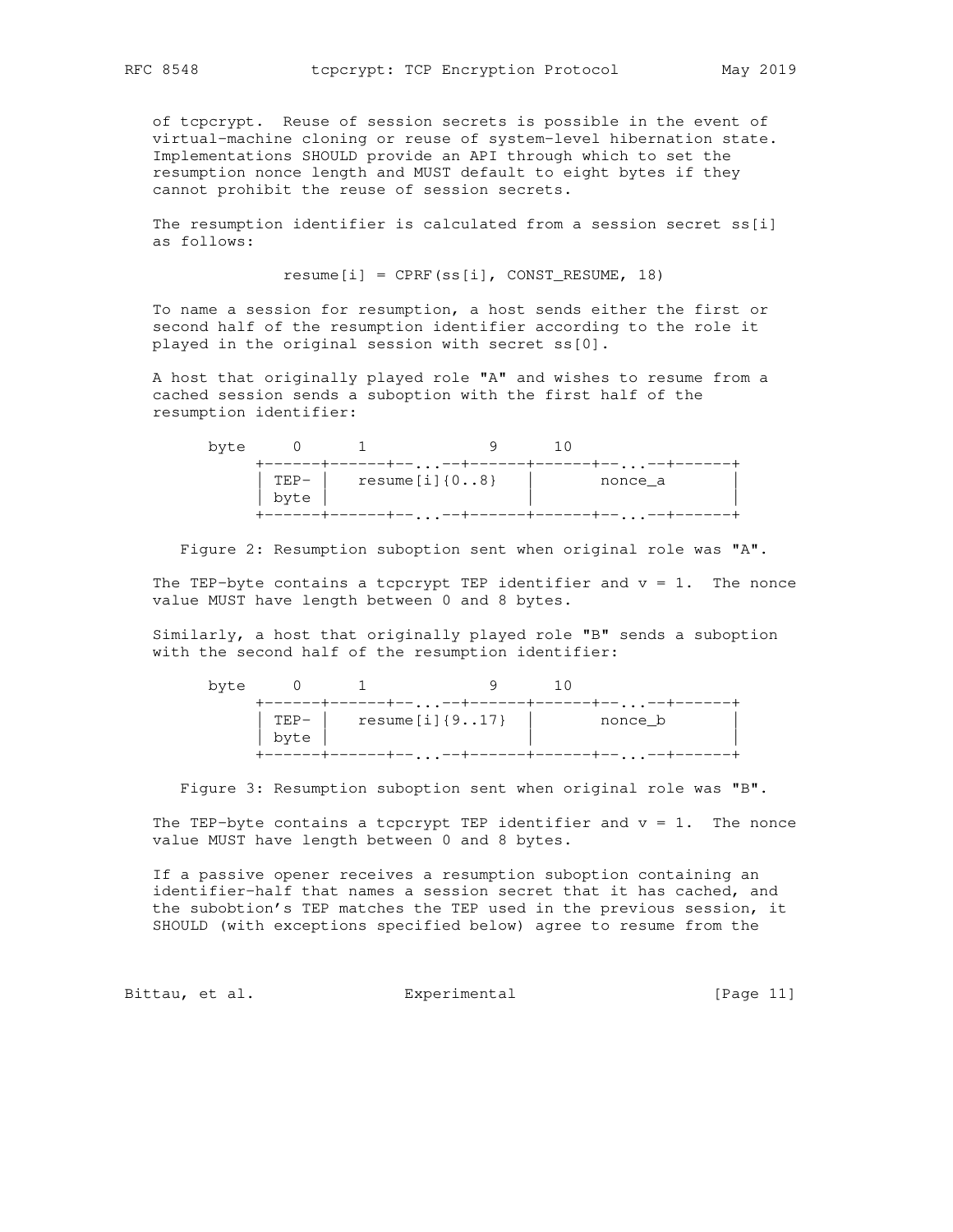cached session by sending its own resumption suboption, which will contain the other half of the identifier. Otherwise, it MUST NOT agree to resumption.

 If a passive opener does not agree to resumption with a particular TEP, it MAY either request fresh key exchange by responding with a non-resumption suboption using the same TEP or else respond to any other received TEP suboption.

 If a passive opener receives an ENO suboption with a TEP identifier and  $v = 1$ , but the suboption data is less than 9 bytes in length, it MUST behave as if the same TEP had been sent with  $v = 0$ . That is, the suboption MUST be interpreted as an offer to negotiate fresh key exchange with that TEP.

 If an active opener sends a resumption suboption with a particular TEP and the appropriate half of a resumption identifier, and then, in the same TCP handshake, it receives a resumption suboption with the same TEP and an identifier-half that does not match that resumption identifier, it MUST ignore that suboption. In the typical case that this was the only ENO suboption received, this means the host MUST disable TCP-ENO and tcpcrypt; it MUST NOT send any more ENO options and MUST NOT encrypt the connection.

 When a host concludes that TCP-ENO negotiation has succeeded for some TEP that was received in a resumption suboption, it MUST then enable encryption with that TEP using the cached session secret. To do this, it first constructs sn[i] as follows:

 $sn[i] = none\_a$  | nonce\_b

 Master keys are then computed from s[i] and sn[i] as described in Section 3.3 as well as from application data encrypted as described in Section 3.6.

 The session ID (Section 3.4) is constructed in the same way for resumed sessions as it is for fresh ones. In this case, the first byte will always have  $v = 1$ . The remainder of the ID is derived from the cached session secret and the session nonce that was generated during resumption.

 In the case of simultaneous open where TCP-ENO is able to establish asymmetric roles, two hosts that simultaneously send SYN segments with compatible resumption suboptions MAY resume the associated session.

 In a particular SYN segment, a host SHOULD NOT send more than one resumption suboption (because this consumes TCP option space and is

Bittau, et al. Experimental [Page 12]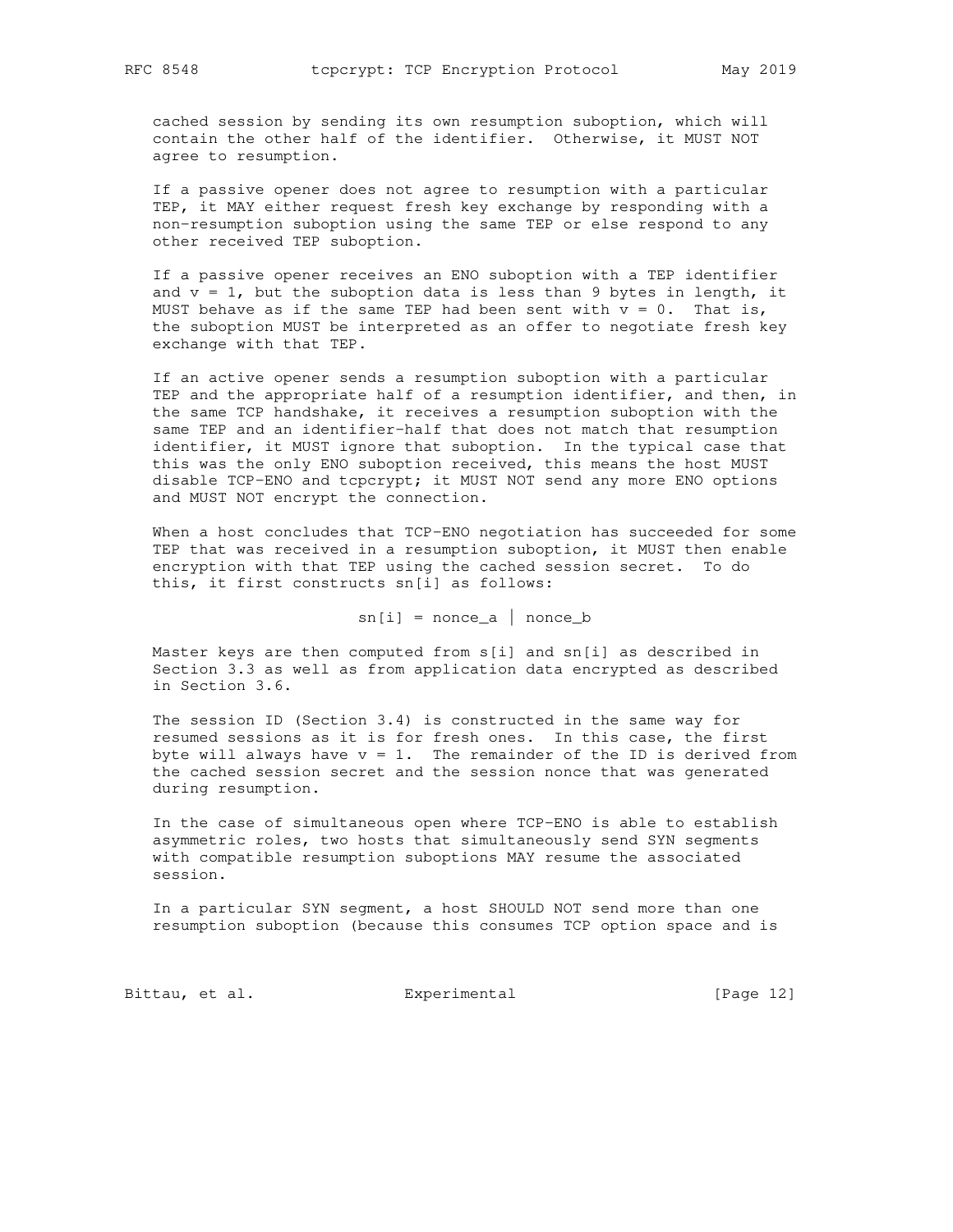unlikely to be a useful practice), and it MUST NOT send more than one resumption suboption with the same TEP identifier. But in addition to any resumption suboptions, an active opener MAY include non-resumption suboptions describing other TEPs it supports (in addition to the TEP in the resumption suboption).

After using the session secret ss[i] to compute mk[0], implementations SHOULD compute and cache ss[i+1] for possible use by a later session and then erase ss[i] from memory. Hosts MAY retain ss[i+1] until it is used or the memory needs to be reclaimed. Hosts SHOULD NOT write any session secrets to non-volatile storage.

 When proposing resumption, the active opener MUST use the lowest value of "i" that has not already been used (successfully or not) to negotiate resumption with the same host and for the same original session secret ss[0].

 A given session secret ss[i] MUST NOT be used to secure more than one TCP connection. To prevent this, a host MUST NOT resume with a session secret if it has ever enabled encryption in the past with the same secret, in either role. In the event that two hosts simultaneously send SYN segments to each other that propose resumption with the same session secret but with both segments not part of a simultaneous open, both connections would need to revert to fresh key exchange. To avoid this limitation, implementations MAY choose to implement session resumption such that all session secrets derived from a given ss[0] are used for either passive or active opens at the same host, not both.

 If two hosts have previously negotiated a tcpcrypt session, either host MAY later initiate session resumption regardless of which host was the active opener or played the "A" role in the previous session.

 However, a given host MUST either encrypt with keys k\_ab[j] for all sessions derived from the same original session secret ss[0], or with keys k\_ba[j]. Thus, which keys a host uses to send segments is not affected by the role it plays in the current connection: it depends only on whether the host played the "A" or "B" role in the initial session.

 Implementations that cache session secrets MUST provide a means for applications to control that caching. In particular, when an application requests a new TCP connection, it MUST have a way to specify two policies for the duration of the connection: 1) that resumption requests will be ignored, and thus fresh key exchange will be necessary; and 2) that no session secrets will be cached. (These policies can be specified independently or as a unit.) And for an established connection, an application MUST have a means to cause any

Bittau, et al. Experimental [Page 13]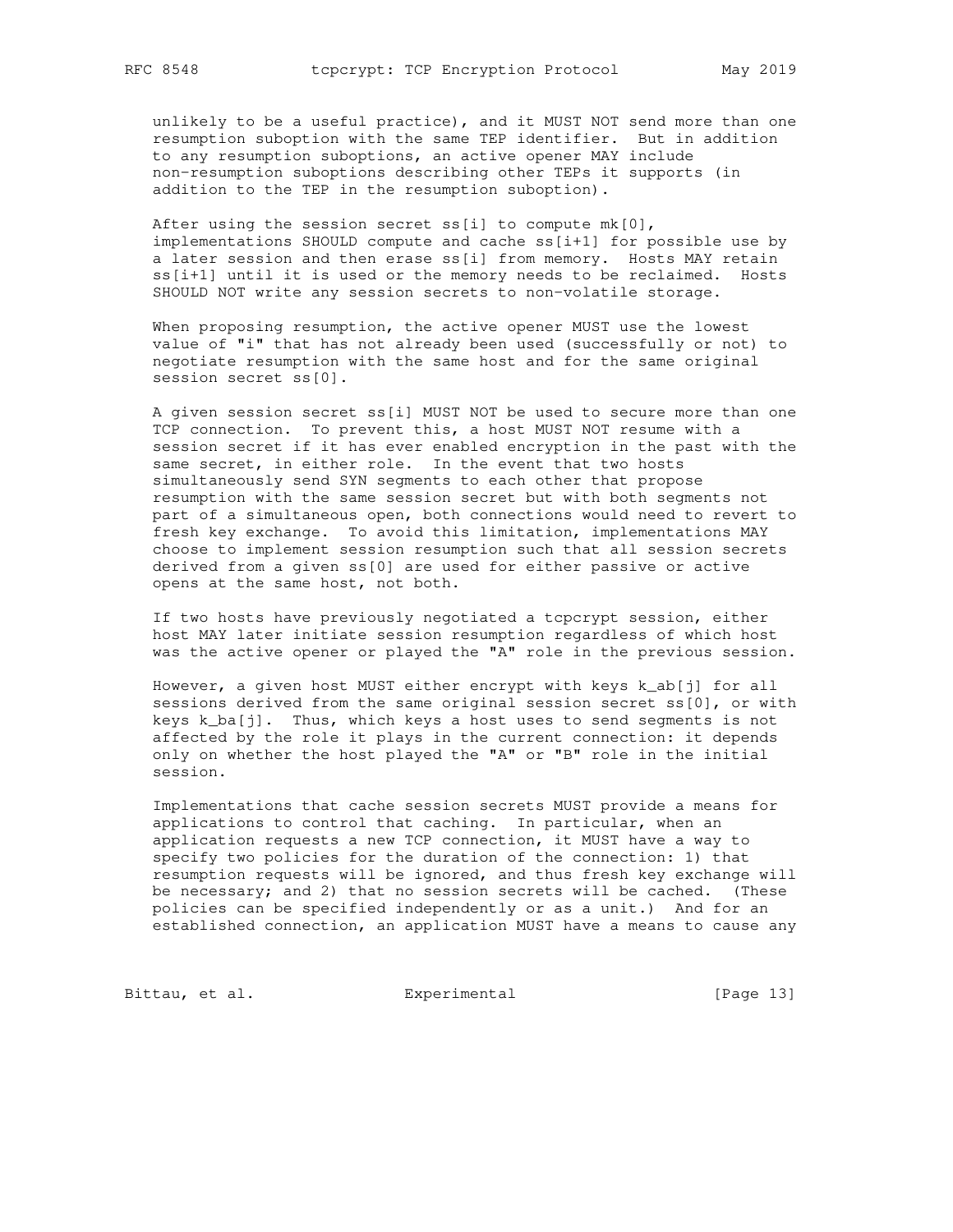cache state that was used in or resulted from establishing the connection to be flushed. A companion document [TCPINC-API] describes recommended interfaces for this purpose.

3.6. Data Encryption and Authentication

 Following key exchange (or its omission via session resumption), all further communication in a tcpcrypt-enabled connection is carried out within delimited encryption frames that are encrypted and authenticated using the agreed-upon keys.

 This protection is provided via algorithms for Authenticated Encryption with Associated Data (AEAD). The permitted algorithms are listed in Table 5 of Section 7. Additional algorithms can be specified in the future according to the policy in that section. One algorithm is selected during the negotiation described in Section 3.3. The lengths ae\_key\_len and ae\_nonce\_len associated with each algorithm are found in Table 3 of Section 6 along with requirements for which algorithms MUST be implemented.

 The format of an encryption frame is specified in Section 4.2. A sending host breaks its stream of application data into a series of chunks. Each chunk is placed in the data field of a plaintext value, which is then encrypted to yield a frame's ciphertext field. Chunks MUST be small enough that the ciphertext (whose length depends on the AEAD cipher used, and is generally slightly longer than the plaintext) has length less than 2^16 bytes.

 An "associated data" value (see Section 4.2.2) is constructed for the frame. It contains the frame's control field and the length of the ciphertext.

 A "frame ID" value (see Section 4.2.3) is also constructed for the frame, but not explicitly transmitted. It contains a 64-bit offset field whose integer value is the zero-indexed byte offset of the beginning of the current encryption frame in the underlying TCP datastream. (That is, the offset in the framing stream, not the plaintext application stream.) The offset is then left-padded with zero-valued bytes to form a value of length ae\_nonce\_len. Because it is strictly necessary for the security of the AEAD algorithms specified in this document, an implementation MUST NOT ever transmit distinct frames with the same frame ID value under the same encryption key. In particular, a retransmitted TCP segment MUST contain the same payload bytes for the same TCP sequence numbers, and a host MUST NOT transmit more than 2^64 bytes in the underlying TCP datastream (which would cause the offset field to wrap) before rekeying as described in Section 3.8.

Bittau, et al. Experimental [Page 14]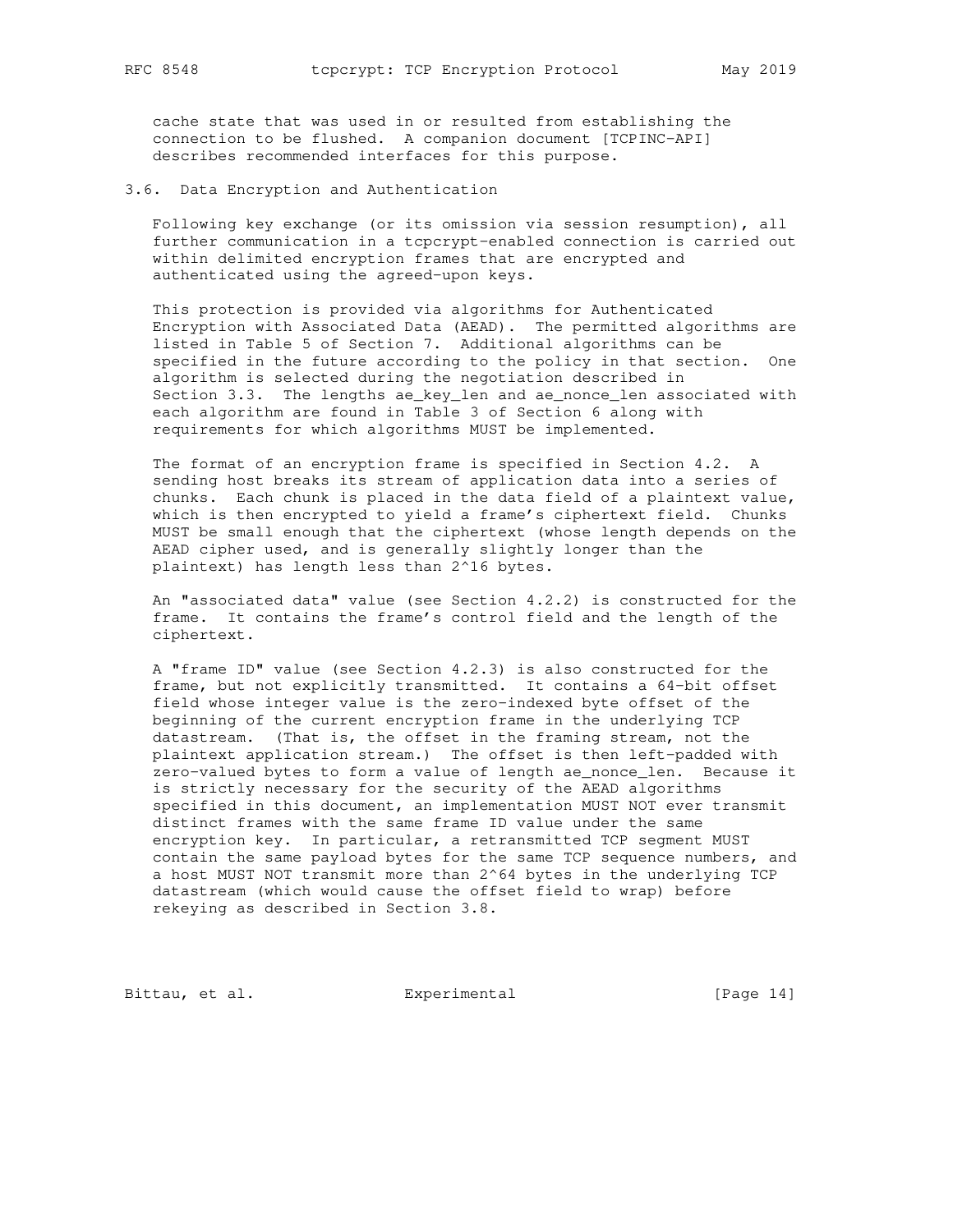Keys for AEAD encryption are taken from the traffic key k\_ab[j] or k\_ba[j] for some "j", according to the host's role as described in Section 3.3. First, the appropriate traffic key is divided into two parts:



Figure 4: Format of Traffic Key

 With reference to the "AEAD Interface" described in Section 2 of [RFC5116], the first ae\_key\_len bytes of the traffic key provide the AEAD key K. The remaining ae\_nonce\_len bytes provide a nonce randomizer value NR, which is combined via bitwise exclusive-or with the frame ID to yield N, the AEAD nonce for the frame:

N = frame\_ID XOR NR

 The remaining AEAD inputs, P and A, are provided by the frame's plaintext value and associated data, respectively. The output of the AEAD operation, C, is transmitted in the frame's ciphertext field.

When a frame is received, tcpcrypt reconstructs the associated data and frame ID values (the former contains only data sent in the clear, and the latter is implicit in the TCP stream), computes the nonce N as above, and provides these and the ciphertext value to the AEAD decryption operation. The output of this operation is either a plaintext value P or the special symbol FAIL. In the latter case, the implementation SHOULD abort the connection and raise an error condition distinct from the end-of-file condition. But if none of the TCP segment(s) containing the frame have been acknowledged and retransmission could potentially result in a valid frame, an implementation MAY instead drop these segments (and renege if they have been selectively acknowledged (SACKed), according to Section 8 of [RFC2018]).

Bittau, et al. Superimental Experimental [Page 15]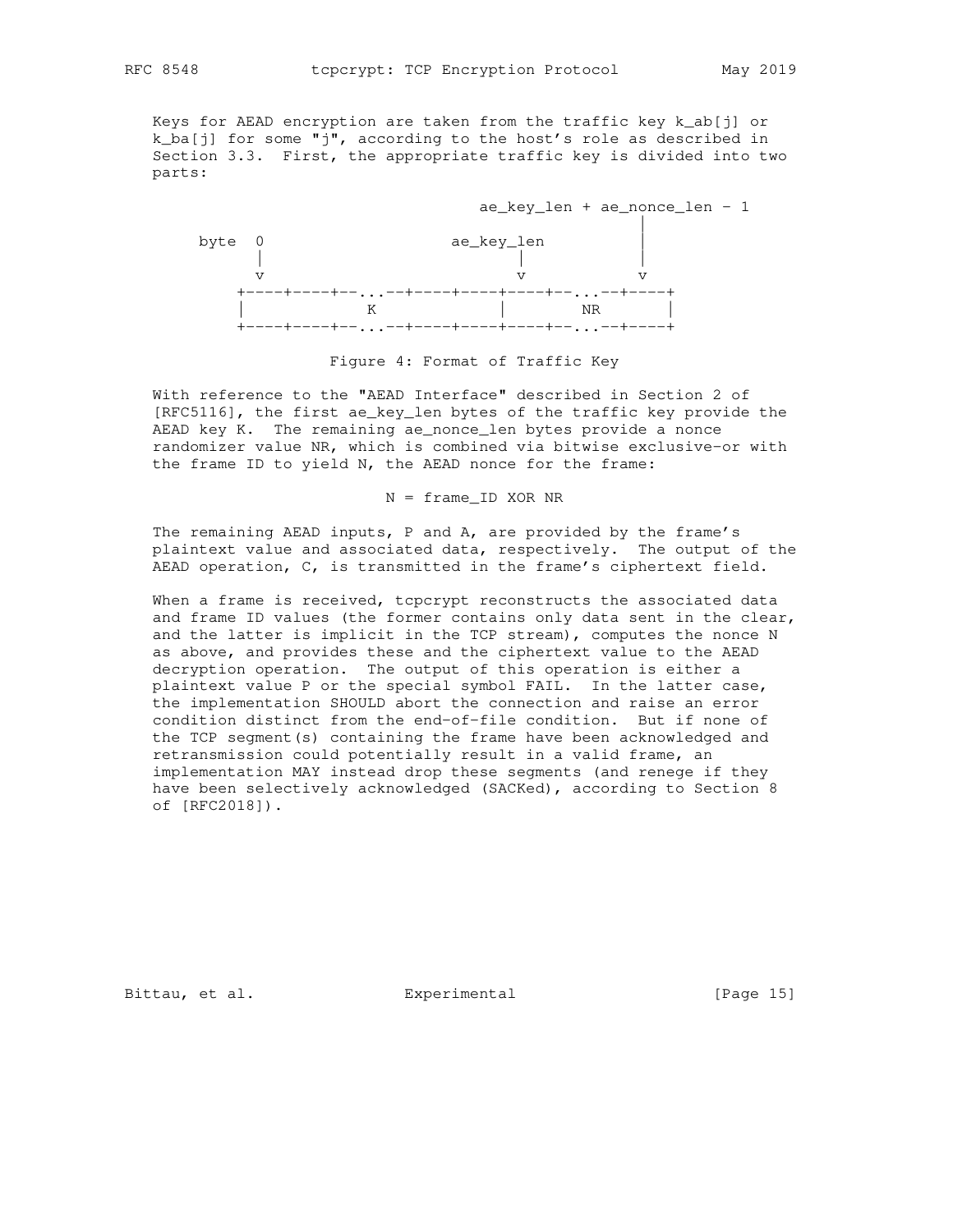## 3.7. TCP Header Protection

 The ciphertext field of the encryption frame contains protected versions of certain TCP header values.

When the URGp bit is set, the urgent field indicates an offset from the current frame's beginning offset; the sum of these offsets gives the index of the last byte of urgent data in the application datastream.

 A sender MUST set the FINp bit on the last frame it sends in the connection (unless it aborts the connection) and MUST NOT set FINp on any other frame.

 TCP sets the FIN flag when a sender has no more data, which with tcpcrypt means setting FIN on the segment containing the last byte of the last frame. However, a receiver MUST report the end-of-file condition to the connection's local user when and only when it receives a frame with the FINp bit set. If a host receives a segment with the TCP FIN flag set but the received datastream including this segment does not contain a frame with FINp set, the host SHOULD abort the connection and raise an error condition distinct from the end-of file condition. But if there are unacknowledged segments whose retransmission could potentially result in a valid frame, the host MAY instead drop the segment with the TCP FIN flag set (and renege if it has been SACKed, according to Section 8 of [RFC2018]).

#### 3.8. Rekeying

 Rekeying allows hosts to wipe from memory keys that could decrypt previously transmitted segments. It also allows the use of AEAD ciphers that can securely encrypt only a bounded number of messages under a given key.

 As described in Section 3.3, a master key mk[j] is used to generate two encryption keys k\_ab[j] and k\_ba[j]. We refer to these as a key set with generation number "j". Each host maintains both a local generation number that determines which key set it uses to encrypt outgoing frames and a remote generation number equal to the highest generation used in frames received from its peer. Initially, these two generation numbers are set to zero.

 A host MAY increment its local generation number beyond the remote generation number it has recorded. We call this action "initiating rekeying".

Bittau, et al. **Experimental** [Page 16]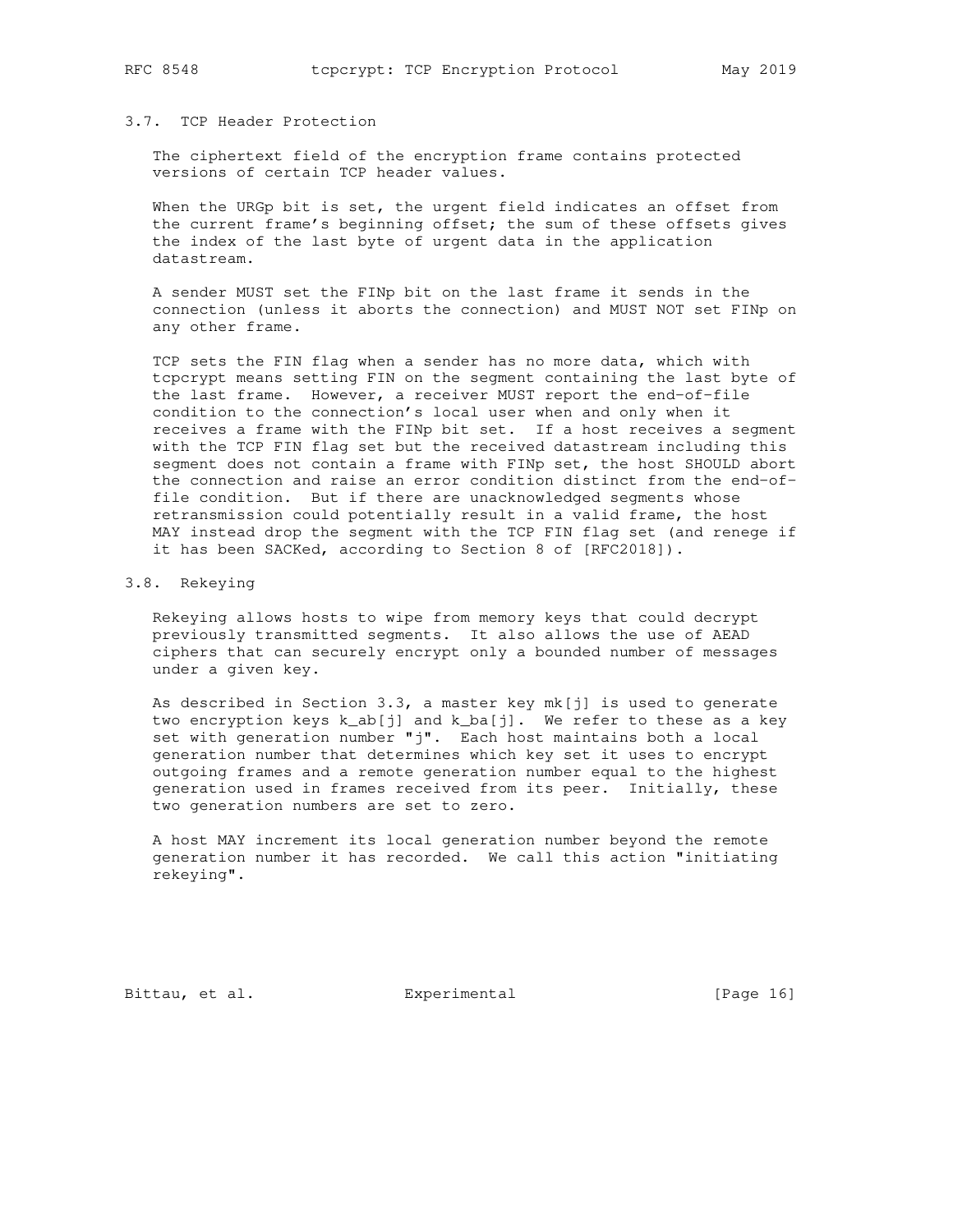When a host has incremented its local generation number and uses the new key set for the first time to encrypt an outgoing frame, it MUST set rekey = 1 for that frame. It MUST set rekey = 0 in all other cases.

When a host receives a frame with rekey =  $1$ , it increments its record of the remote generation number. If the remote generation number is now greater than the local generation number, the receiver MUST immediately increment its local generation number to match. Moreover, if the receiver has not yet transmitted a segment with the FIN flag set, it MUST immediately send a frame (with empty application data if necessary) with rekey =  $1$ .

 A host MUST NOT initiate more than one concurrent rekey operation if it has no data to send; that is, it MUST NOT initiate rekeying with an empty encryption frame more than once while its record of the remote generation number is less than its own.

 Note that when parts of the datastream are retransmitted, TCP requires that implementations always send the same data bytes for the same TCP sequence numbers. Thus, frame data in retransmitted segments MUST be encrypted with the same key as when it was first transmitted, regardless of the current local generation number.

 Implementations SHOULD delete older-generation keys from memory once they have received all frames they will need to decrypt with the old keys and have encrypted all outgoing frames under the old keys.

#### 3.9. Keep-Alive

 Instead of using TCP keep-alives to verify that the remote endpoint is still responsive, tcpcrypt implementations SHOULD employ the rekeying mechanism for this purpose, as follows. When necessary, a host SHOULD probe the liveness of its peer by initiating rekeying and transmitting a new frame immediately (with empty application data if necessary).

 As described in Section 3.8, a host receiving a frame encrypted under a generation number greater than its own MUST increment its own generation number and (if it has not already transmitted a segment with FIN set) immediately transmit a new frame (with zero-length application data if necessary).

 Implementations MAY use TCP keep-alives for purposes that do not require endpoint authentication, as discussed in Section 8.2.

Bittau, et al. Experimental [Page 17]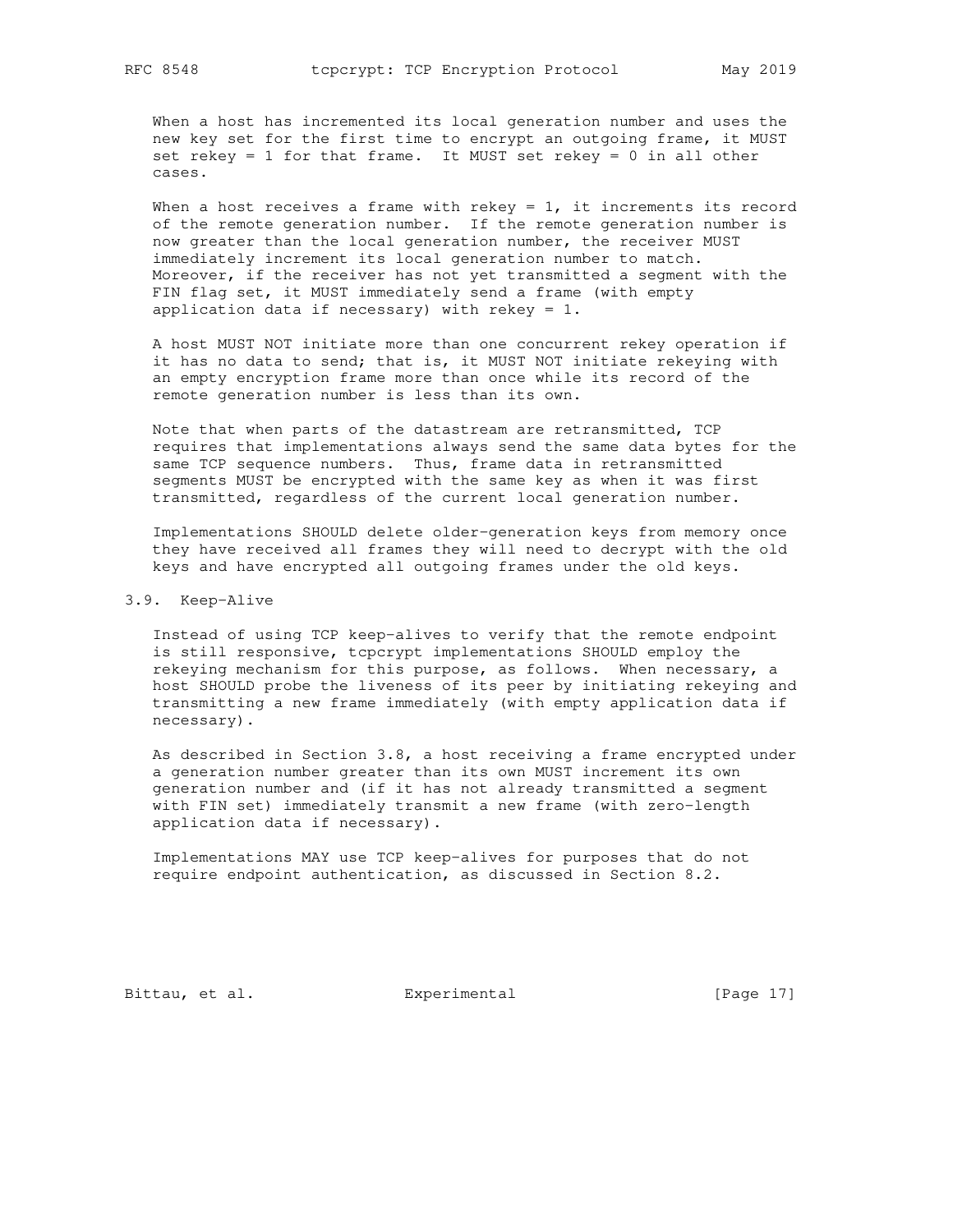# 4. Encodings

 This section provides byte-level encodings for values transmitted or computed by the protocol.

#### 4.1. Key-Exchange Messages

The Init1 message has the following encoding:



 The constant INIT1\_MAGIC is defined in Section 4.3. The four-byte field message\_len gives the length of the entire Init1 message, encoded as a big-endian integer. The nciphers field contains an integer value that specifies the number of two-byte symmetric-cipher identifiers that follow. The sym\_cipher[i] identifiers indicate

Bittau, et al. Superimental Experimental [Page 18]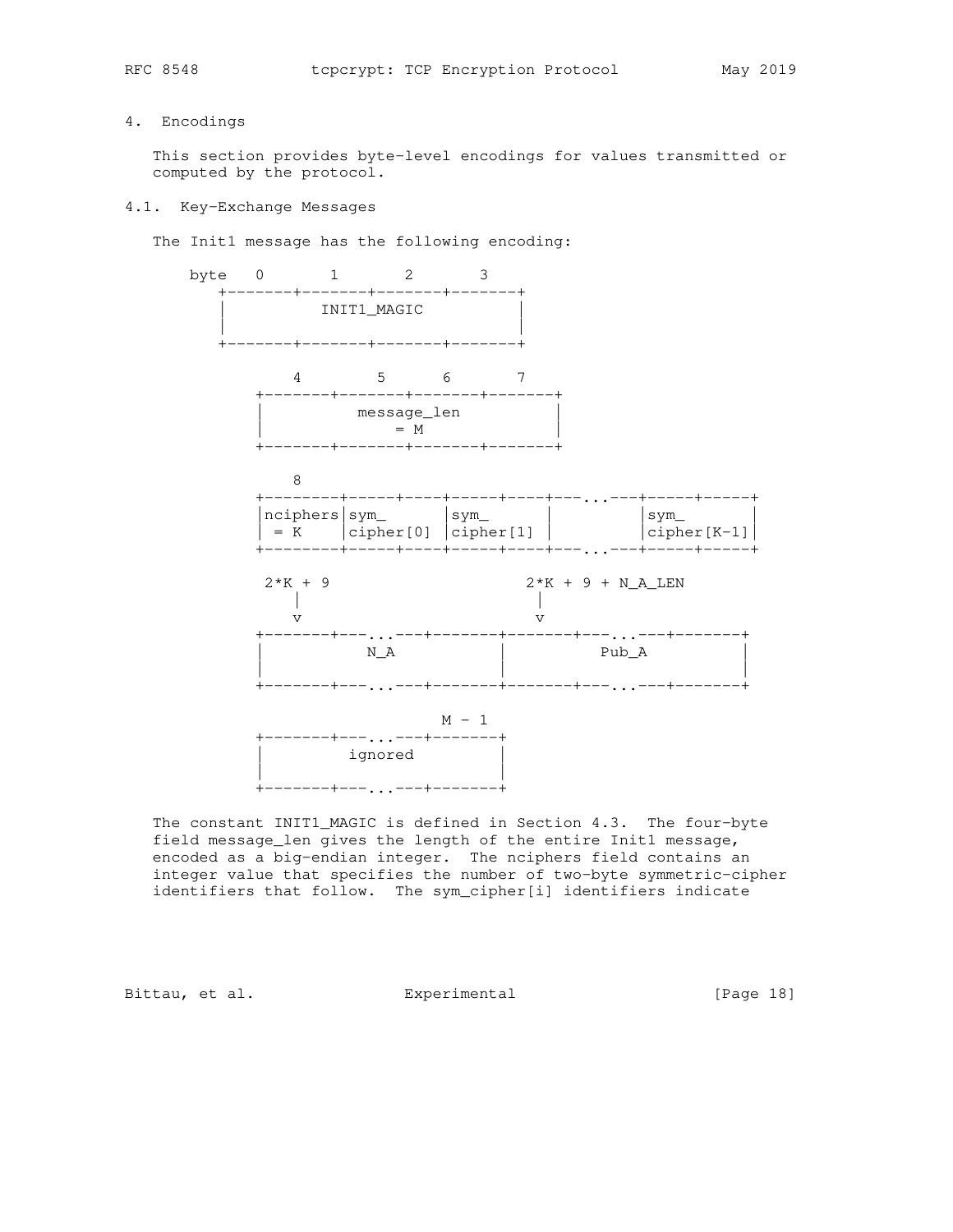cryptographic algorithms in Table 5 in Section 7. The length N\_A\_LEN and the length of Pub\_A are both determined by the negotiated TEP as described in Section 5.

 Implementations of this protocol MUST construct Init1 such that the ignored field has zero length; that is, they MUST construct the message such that its end, as determined by message\_len, coincides with the end of the field Pub\_A. When receiving Init1, however, implementations MUST permit and ignore any bytes following Pub\_A.

The Init2 message has the following encoding:



 The constant INIT2\_MAGIC is defined in Section 4.3. The four-byte field message\_len gives the length of the entire Init2 message, encoded as a big-endian integer. The sym\_cipher value is a selection from the symmetric-cipher identifiers in the previously-received Init1 message. The length N\_B\_LEN and the length of Pub\_B are both determined by the negotiated TEP as described in Section 5.

Bittau, et al. Superimental Experimental [Page 19]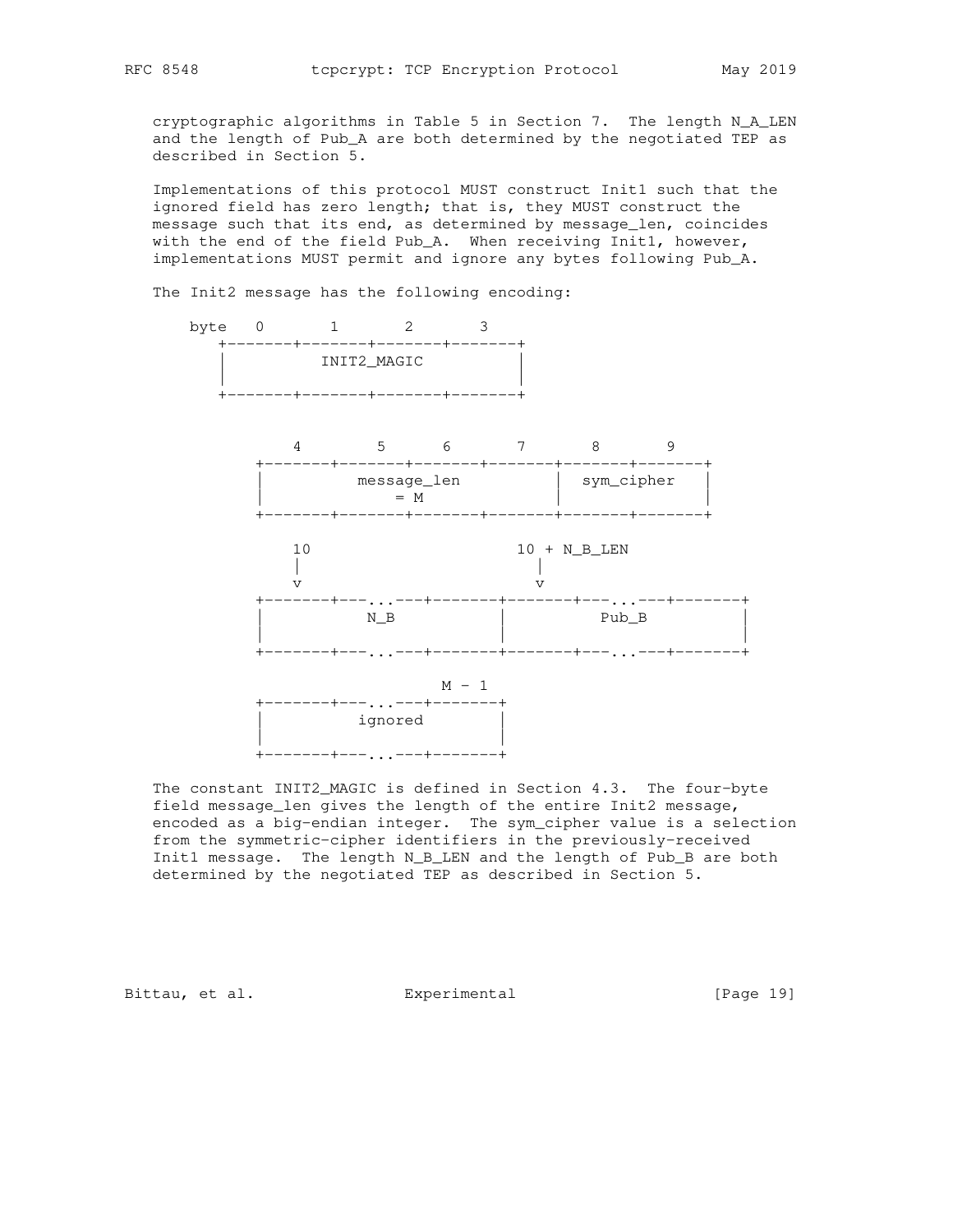Implementations of this protocol MUST construct Init2 such that the field "ignored" has zero length; that is, they MUST construct the message such that its end, as determined by message\_len, coincides with the end of the Pub\_B field. When receiving Init2, however, implementations MUST permit and ignore any bytes following Pub\_B.

### 4.2. Encryption Frames

 An encryption frame comprises a control byte and a length-prefixed ciphertext value:

| byte |         |      | clen+2               |
|------|---------|------|----------------------|
|      |         |      | $\sim$ $\sim$ $\sim$ |
|      | control | clen | ciphertext           |
|      |         |      | $\sim$ $\sim$ $\sim$ |

 The field clen is an integer in big-endian format and gives the length of the ciphertext field.

The control field has this structure:



 The seven-bit field cres is reserved; implementations MUST set these bits to zero when sending and MUST ignore them when receiving.

The use of the rekey field is described in Section 3.8.

### 4.2.1. Plaintext

 The ciphertext field is the result of applying the negotiated authenticated-encryption algorithm to a plaintext value, which has one of these two formats:



| byte |                |  | plen-1               |
|------|----------------|--|----------------------|
|      |                |  | $\sim$ $\sim$ $\sim$ |
|      | flags   urgent |  | data                 |
|      |                |  | $\sim$ $\sim$ $\sim$ |

Bittau, et al. **Experimental** Experimental [Page 20]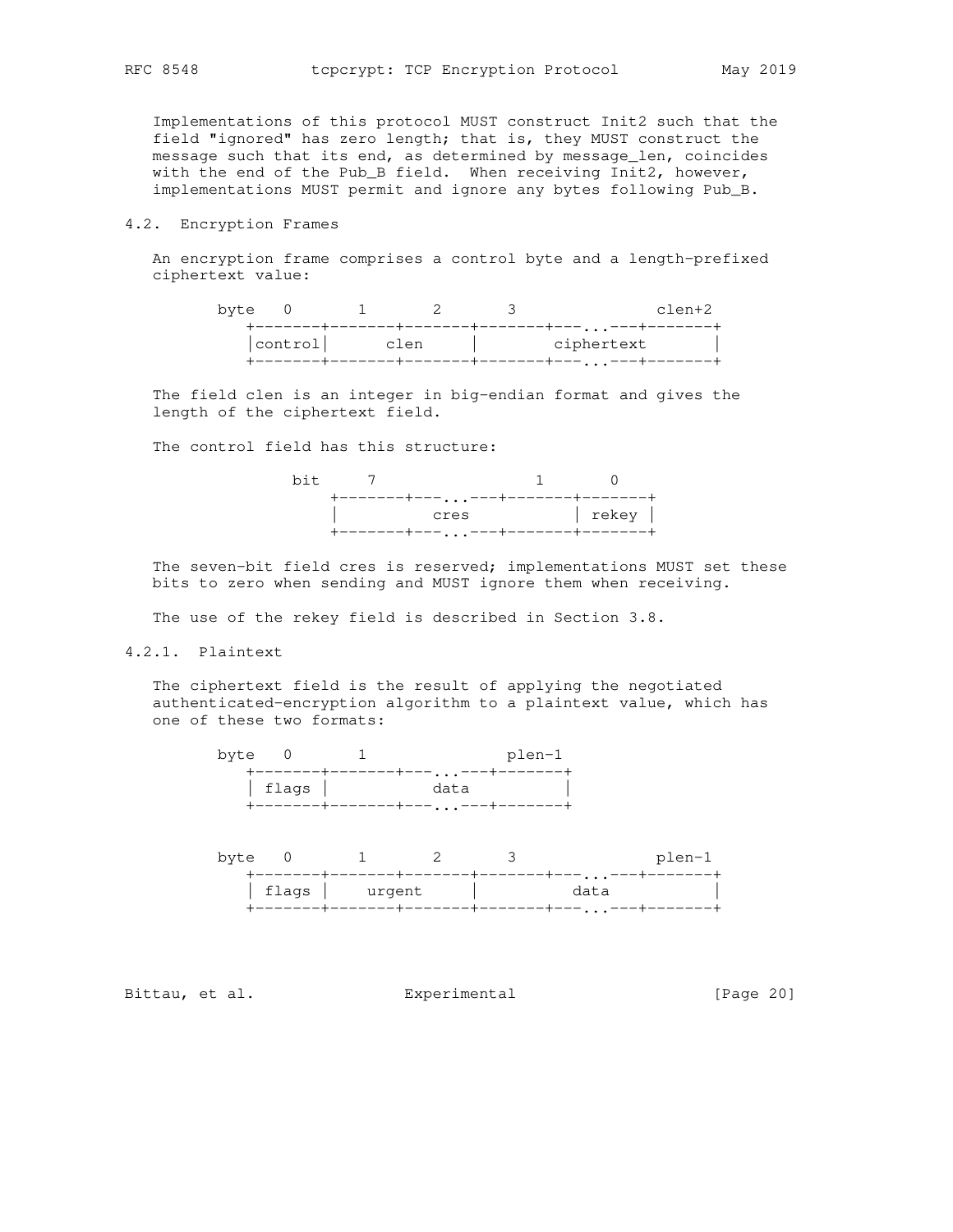(Note that clen in the previous section will generally be greater than plen, as the ciphertext produced by the authenticated-encryption scheme both encrypts the application data and provides redundancy with which to verify its integrity.)

The flags field has this structure:

|  | bit 7 6 5 4 3 2 1 0              |  |  |  |           |
|--|----------------------------------|--|--|--|-----------|
|  |                                  |  |  |  |           |
|  | <b>Example 19</b> Service Stress |  |  |  | URGP FIND |
|  |                                  |  |  |  |           |

 The six-bit field fres is reserved; implementations MUST set these six bits to zero when sending, and MUST ignore them when receiving.

 When the URGp bit is set, it indicates that the urgent field is present, and thus that the plaintext value has the second structure variant above; otherwise, the first variant is used.

 The meaning of the urgent field and of the flag bits is described in Section 3.7.

4.2.2. Associated Data

 An encryption frame's associated data (which is supplied to the AEAD algorithm when decrypting the ciphertext and verifying the frame's integrity) has this format:

| byte 0 |                |  |
|--------|----------------|--|
|        |                |  |
|        | control   clen |  |
|        |                |  |

It contains the same values as the frame's control and clen fields.

4.2.3. Frame ID

 Lastly, a frame ID (used to construct the nonce for the AEAD algorithm) has this format:



Bittau, et al. Subsectimental Experimental [Page 21]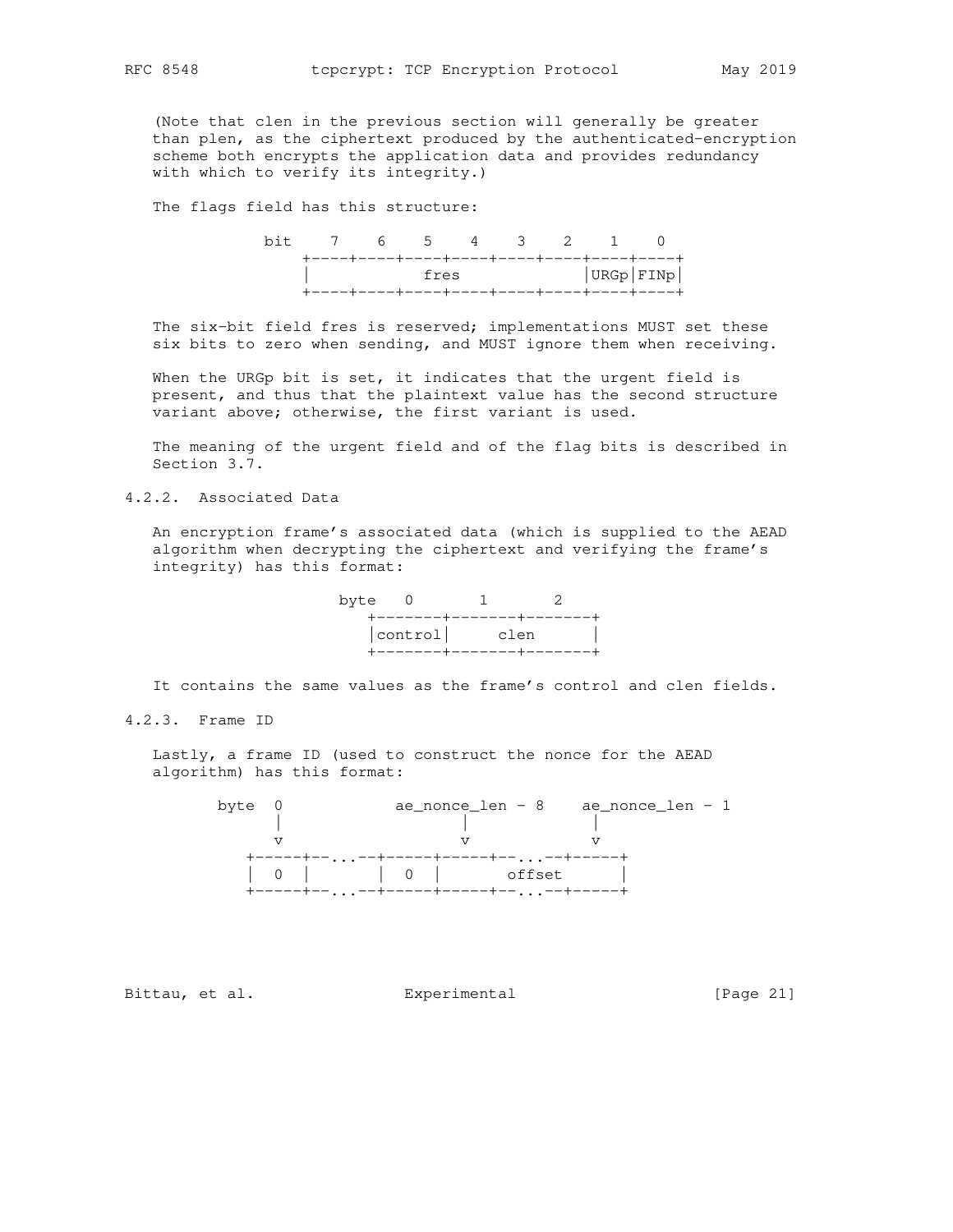The 8-byte offset field contains an integer in big-endian format. Its value is specified in Section 3.6. Zero-valued bytes are prepended to the offset field to form a structure of length ae\_nonce\_len.

4.3. Constant Values

 The table below defines values for the constants used in the protocol.

| Value                                                                                                                  | Name                                                                                                                   |
|------------------------------------------------------------------------------------------------------------------------|------------------------------------------------------------------------------------------------------------------------|
| $0 \times 01$<br>$0 \times 02$<br>$0 \times 03$<br>$0 \times 04$<br>$0 \times 0.5$<br>0x06<br>0x15101a0e<br>0x097105e0 | CONST NEXTK<br>CONST_SESSID<br>CONST REKEY<br>CONST KEY A<br>CONST KEY B<br>CONST RESUME<br>INIT1 MAGIC<br>INIT2 MAGIC |

Table 1: Constant Values Used in the Protocol

5. Key-Agreement Schemes

 The TEP negotiated via TCP-ENO indicates the use of one of the key agreement schemes named in Table 4 in Section 7. For example, TCPCRYPT\_ECDHE\_P256 names the tcpcrypt protocol using ECDHE-P256 together with the CPRF and length parameters specified below.

 All the TEPs specified in this document require the use of HKDF- Expand-SHA256 as the CPRF, and these lengths for nonces and session secrets:

 N\_A\_LEN: 32 bytes N\_B\_LEN: 32 bytes K\_LEN: 32 bytes

 Future documents assigning additional TEPs for use with tcpcrypt might specify different values for the lengths above. Note that the minimum session ID length specified by TCP-ENO, together with the way tcpcrypt constructs session IDs, implies that K\_LEN MUST have length at least 32 bytes.

 Key-agreement schemes ECDHE-P256 and ECDHE-P521 employ the Elliptic Curve Secret Value Derivation Primitive, Diffie-Hellman version

Bittau, et al. Experimental [Page 22]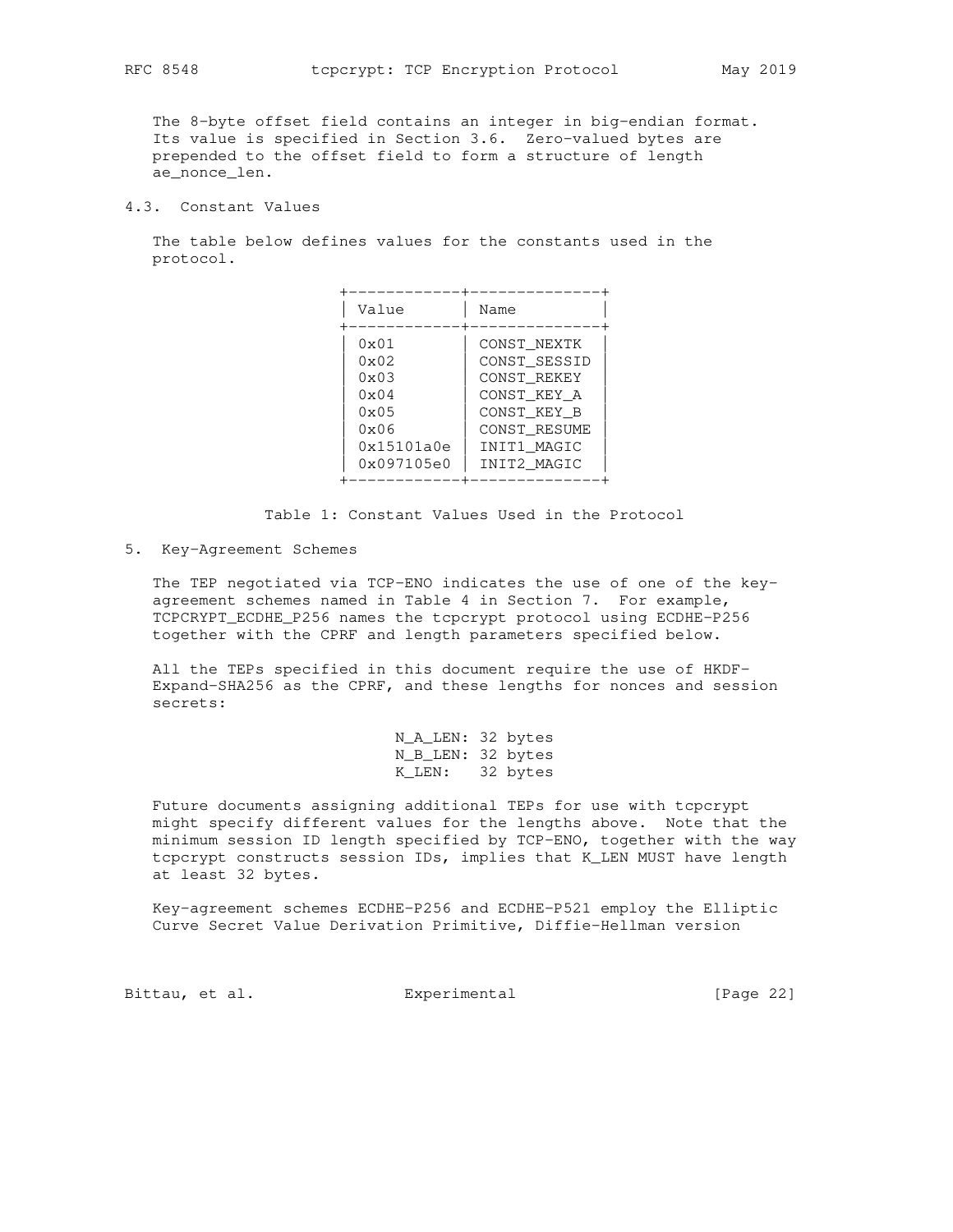(ECSVDP-DH) defined in [IEEE-1363]. The named curves are defined in [NIST-DSS]. When the public-key values Pub\_A and Pub\_B are transmitted as described in Section 4.1, they are encoded with the "Elliptic Curve Point to Octet String Conversion Primitive" described in Section E.2.3 of [IEEE-1363] and are prefixed by a two-byte length in big-endian format:

| byte |     |            |                    |  |
|------|-----|------------|--------------------|--|
|      | $=$ | pubkey_len | $\cdots$<br>pubkey |  |
|      |     |            | $\cdots$           |  |

 Implementations MUST encode these pubkey values in "compressed format". Implementations MUST validate these pubkey values according to the algorithm in Section A.16.10 of [IEEE-1363].

 Key-agreement schemes ECDHE-Curve25519 and ECDHE-Curve448 perform the Diffie-Hellman protocol using the functions X25519 and X448, respectively. Implementations SHOULD compute these functions using the algorithms described in [RFC7748]. When they do so, implementations MUST check whether the computed Diffie-Hellman shared secret is the all-zero value and abort if so, as described in Section 6 of [RFC7748]. Alternative implementations of these functions SHOULD abort when either input forces the shared secret to one of a small set of values as discussed in Section 7 of [RFC7748].

 For these schemes, public-key values Pub\_A and Pub\_B are transmitted directly with no length prefix: 32 bytes for ECDHE-Curve25519 and 56 bytes for ECDHE-Curve448.

 Table 2 below specifies the requirement levels of the four TEPs specified in this document. In particular, all implementations of tcpcrypt MUST support TCPCRYPT\_ECDHE\_Curve25519. However, system administrators MAY configure which TEPs a host will negotiate independent of these implementation requirements.

| Requirement                                     | TEP.                                                                                               |
|-------------------------------------------------|----------------------------------------------------------------------------------------------------|
| REQUIRED<br>RECOMMENDED<br>OPTIONAL<br>OPTIONAL | TCPCRYPT ECDHE Curve25519<br>TCPCRYPT ECDHE Curve448<br>TCPCRYPT ECDHE P256<br>TCPCRYPT_ECDHE_P521 |

Table 2: Requirements for Implementation of TEPs

Bittau, et al. **Experimental** Experimental [Page 23]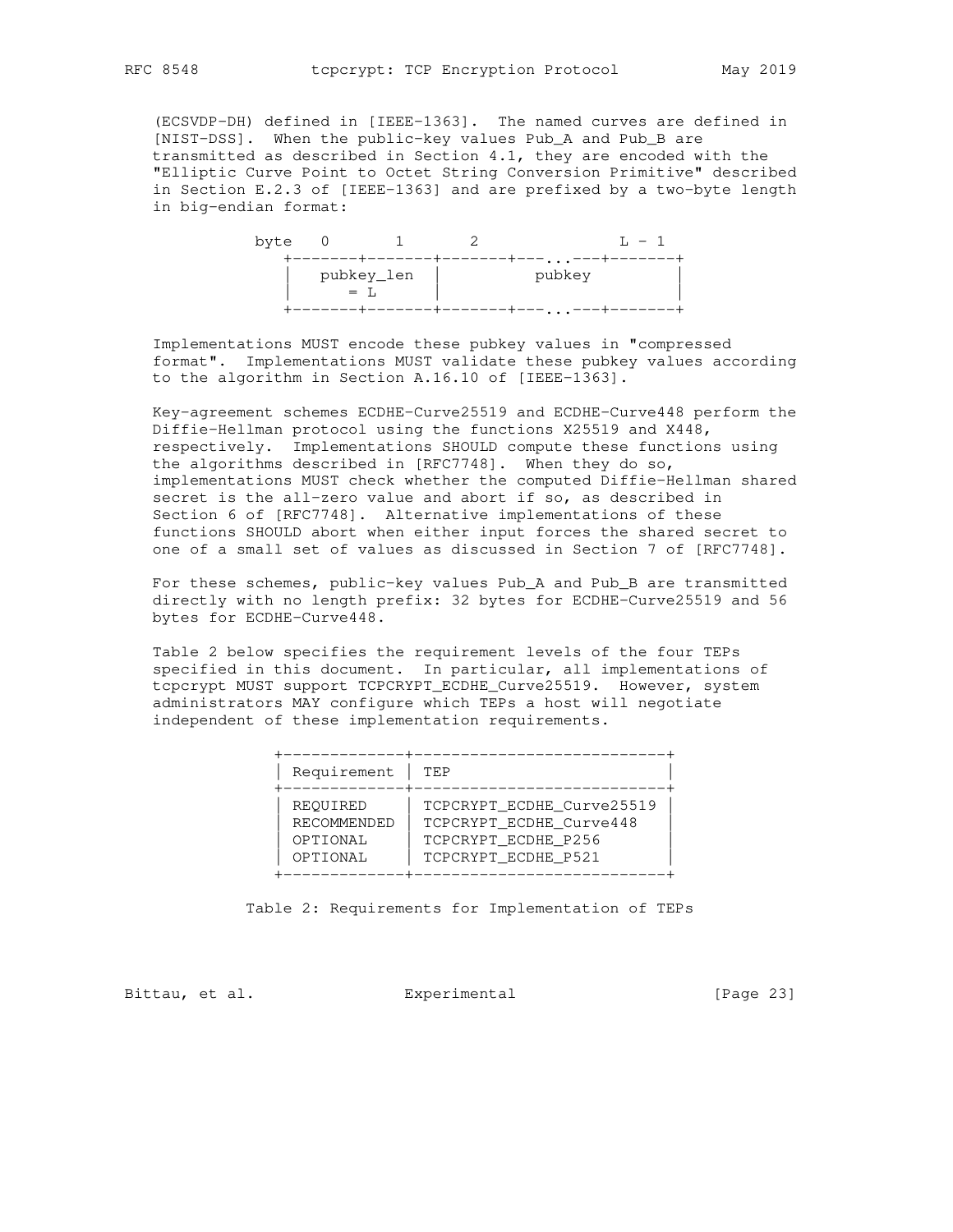## 6. AEAD Algorithms

 This document uses sym\_cipher identifiers in the messages Init1 and Init2 (see Section 3.3) to negotiate the use of AEAD algorithms; the values of these identifiers are given in Table 5 in Section 7. The algorithms AEAD\_AES\_128\_GCM and AEAD\_AES\_256\_GCM are specified in [RFC5116]. The algorithm AEAD\_CHACHA20\_POLY1305 is specified in [RFC8439].

 Implementations MUST support certain AEAD algorithms according to Table 3. Note that system administrators MAY configure which algorithms a host will negotiate independently of these requirements.

 Lastly, this document uses the lengths ae\_key\_len and ae\_nonce\_len to specify aspects of encryption and data formats. These values depend on the negotiated AEAD algorithm, also according to the table below.

+------------------------+-------------+------------+--------------+

| AEAD Algorithm                                                 | Requirement   ae_key_len               |                                  | ae_nonce_len                     |  |
|----------------------------------------------------------------|----------------------------------------|----------------------------------|----------------------------------|--|
| AEAD AES 128 GCM<br>AEAD AES 256 GCM<br>AEAD_CHACHA20_POLY1305 | REOUIRED<br>RECOMMENDED<br>RECOMMENDED | 16 bytes<br>32 bytes<br>32 bytes | 12 bytes<br>12 bytes<br>12 bytes |  |
|                                                                |                                        |                                  |                                  |  |

Table 3: Requirement and Lengths for Each AEAD Algorithm

#### 7. IANA Considerations

 For use with TCP-ENO's negotiation mechanism, tcpcrypt's TEP identifiers have been incorporated in IANA's "TCP Encryption Protocol Identifiers" registry under the "Transmission Control Protocol (TCP) Parameters" registry, as in Table 4. The various key-agreement schemes used by these tcpcrypt variants are defined in Section 5.

| Value         | Meaning                   | Reference |
|---------------|---------------------------|-----------|
| $0 \times 21$ | TCPCRYPT ECDHE P256       | [RFC8548] |
| 0x22          | TCPCRYPT_ECDHE_P521       | [RFC8548] |
| 0x23          | TCPCRYPT ECDHE Curve25519 | [RFC8548] |
| 0x24          | TCPCRYPT_ECDHE_Curve448   | [RFC8548] |

Table 4: TEP Identifiers for Use with tcpcrypt

 In Section 6, this document defines the use of several AEAD algorithms for encrypting application data. To name these

Bittau, et al. <br>Experimental [Page 24]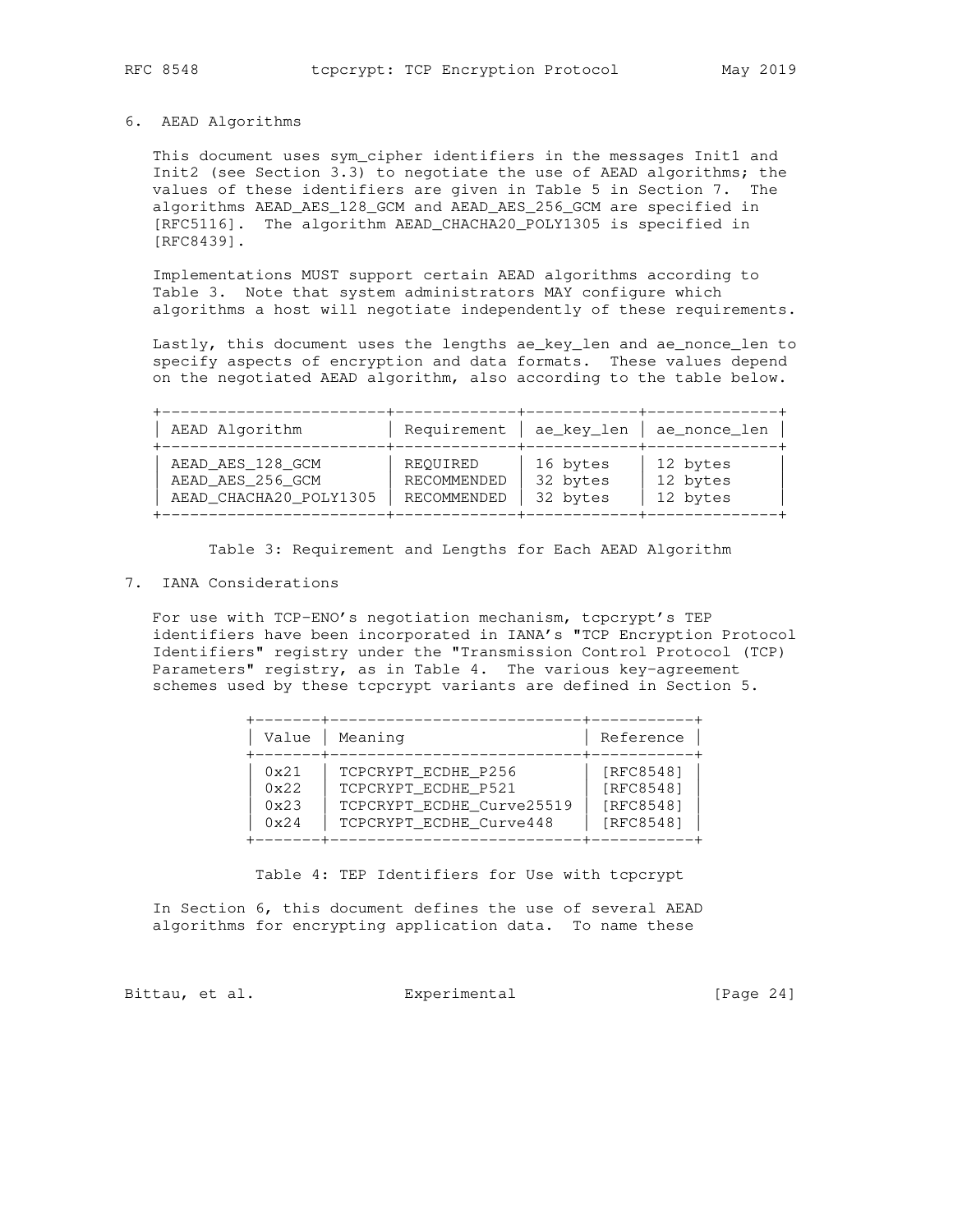algorithms, the tcpcrypt protocol uses two-byte identifiers in the range 0x0001 to 0xFFFF, inclusively, for which IANA maintains a new "tcpcrypt AEAD Algorithms" registry under the "Transmission Control Protocol (TCP) Parameters" registry. The initial values for this registry are given in Table 5. Future assignments are to be made upon satisfying either of two policies defined in [RFC8126]: "IETF Review" or (for non-IETF stream specifications) "Expert Review with RFC Required." IANA will furthermore provide early allocation [RFC7120] to facilitate testing before RFCs are finalized.

| Value           | AEAD Algorithm         | Reference            |
|-----------------|------------------------|----------------------|
| 0x0001          | AEAD AES 128 GCM       | [RFC8548], Section 6 |
| 0x0002          | AEAD AES 256 GCM       | [RFC8548], Section 6 |
| $0 \times 0010$ | AEAD_CHACHA20_POLY1305 | [RFC8548], Section 6 |

Table 5: Authenticated-Encryption Algorithms for Use with tcpcrypt

### 8. Security Considerations

 All of the security considerations of TCP-ENO apply to tcpcrypt. In particular, tcpcrypt does not protect against active network attackers unless applications authenticate the session ID. If it can be established that the session IDs computed at each end of the connection match, then tcpcrypt guarantees that no man-in-the-middle attacks occurred unless the attacker has broken the underlying cryptographic primitives, e.g., Elliptic Curve Diffie-Hellman (ECDH). A proof of this property for an earlier version of the protocol has been published [tcpcrypt].

 To ensure middlebox compatibility, tcpcrypt does not protect TCP headers. Therefore, the protocol is vulnerable to denial-of-service from off-path attackers just as plain TCP is. Possible attacks include desynchronizing the underlying TCP stream, injecting RST or FIN segments, and forging rekey bits. These attacks will cause a tcpcrypt connection to hang or fail with an error, but not in any circumstance where plain TCP could continue uncorrupted. Implementations MUST give higher-level software a way to distinguish such errors from a clean end-of-stream (indicated by an authenticated FINp bit) so that applications can avoid semantic truncation attacks.

 There is no "key confirmation" step in tcpcrypt. This is not needed because tcpcrypt's threat model includes the possibility of a connection to an adversary. If key negotiation is compromised and yields two different keys, failed integrity checks on every subsequent frame will cause the connection either to hang or to

Bittau, et al. Experimental [Page 25]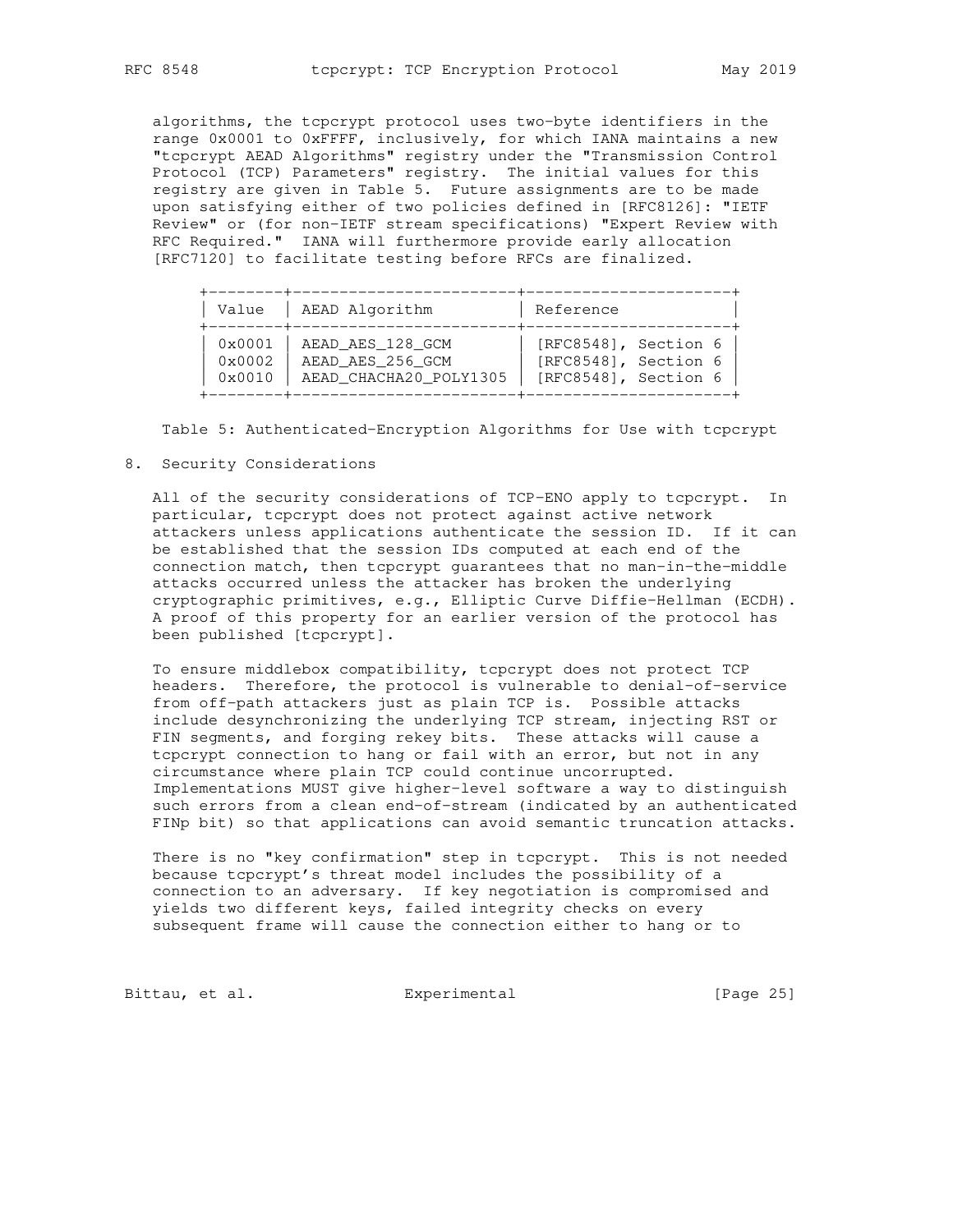abort. This is not a new threat as an active attacker can achieve the same results against a plain TCP connection by injecting RST segments or modifying sequence and acknowledgement numbers.

 Tcpcrypt uses short-lived public keys to provide forward secrecy; once an implementation removes these keys from memory, a compromise of the system will not provide any means to derive the session secrets for past connections. All currently-specified key agreement schemes involve key agreement based on Ephemeral Elliptic Curve Diffie-Hellman (ECDHE), meaning a new key pair can be efficiently computed for each connection. If implementations reuse these parameters, they MUST limit the lifetime of the private parameters as far as is practical in order to minimize the number of past connections that are vulnerable. Of course, placing private keys in persistent storage introduces severe risks that they will not be destroyed reliably and in a timely fashion, and it SHOULD be avoided whenever possible.

 Attackers cannot force passive openers to move forward in their session resumption chain without guessing the content of the resumption identifier, which will be difficult without key knowledge.

 The cipher-suites specified in this document all use HMAC-SHA256 to implement the collision-resistant pseudo-random function denoted by CPRF. A collision-resistant function is one for which, for sufficiently large L, an attacker cannot find two distinct inputs  $(K_1, CONST_1)$  and  $(K_2, CONST_2)$  such that CPRF $(K_1, CONST_1, L)$  = CPRF(K\_2, CONST\_2, L). Collision resistance is important to assure the uniqueness of session IDs, which are generated using the CPRF.

 Lastly, many of tcpcrypt's cryptographic functions require random input, and thus any host implementing tcpcrypt MUST have access to a cryptographically-secure source of randomness or pseudo-randomness. [RFC4086] provides recommendations on how to achieve this.

 Most implementations will rely on a device's pseudo-random generator, seeded from hardware events and a seed carried over from the previous boot. Once a pseudo-random generator has been properly seeded, it can generate effectively arbitrary amounts of pseudo-random data. However, until a pseudo-random generator has been seeded with sufficient entropy, not only will tcpcrypt be insecure, it will reveal information that further weakens the security of the pseudo random generator, potentially harming other applications. As REQUIRED by TCP-ENO, implementations MUST NOT send ENO options unless they have access to an adequate source of randomness.

Bittau, et al. Experimental [Page 26]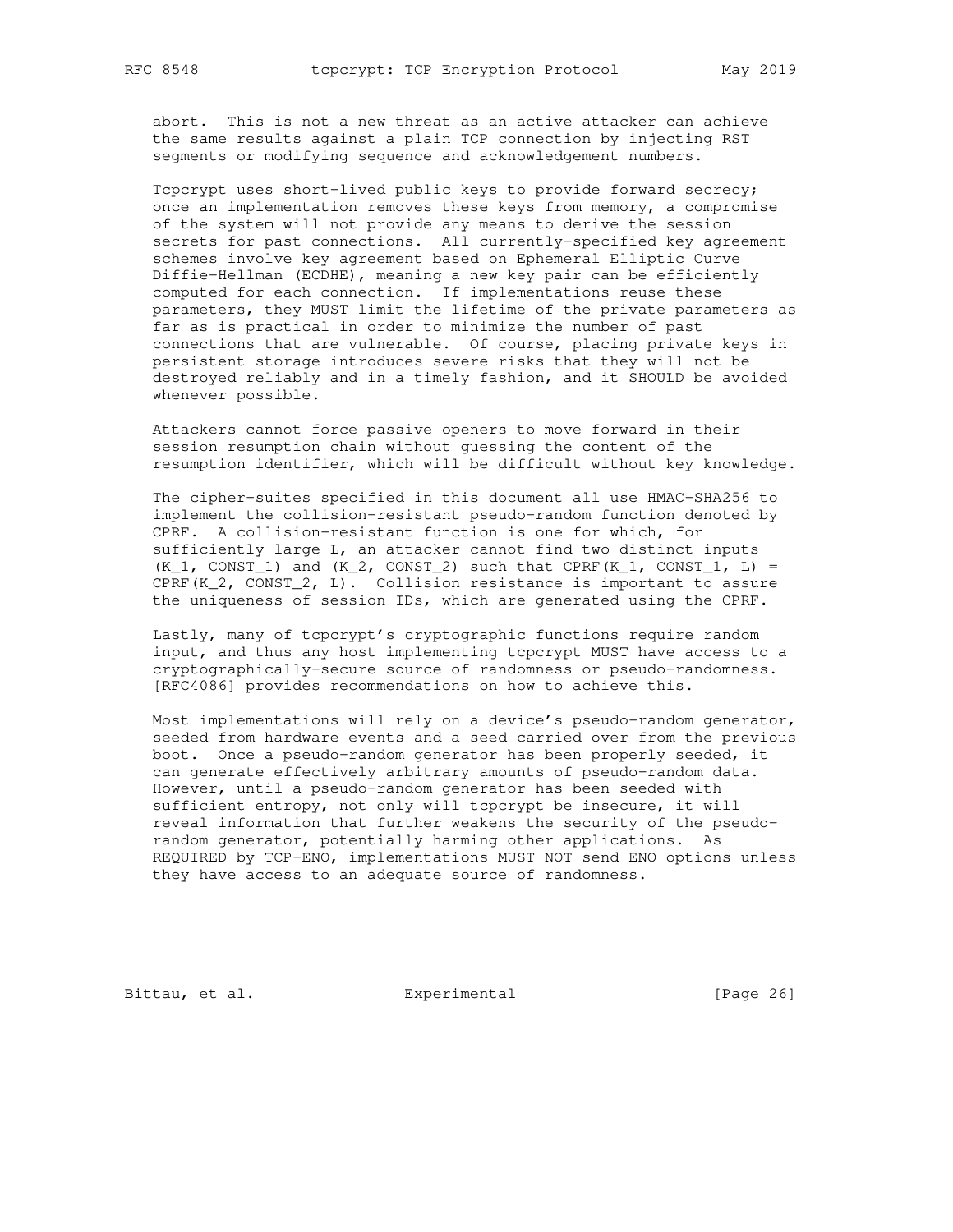### 8.1. Asymmetric Roles

 Tcpcrypt transforms a shared pseudo-random key (PRK) into cryptographic traffic keys for each direction. Doing so requires an asymmetry in the protocol, as the key derivation function must be perturbed differently to generate different keys in each direction. Tcpcrypt includes other asymmetries in the roles of the two hosts, such as the process of negotiating algorithms (e.g., proposing vs. selecting cipher suites).

# 8.2. Verified Liveness

 Many hosts implement TCP keep-alives [RFC1122] as an option for applications to ensure that the other end of a TCP connection still exists even when there is no data to be sent. A TCP keep-alive segment carries a sequence number one prior to the beginning of the send window and may carry one byte of "garbage" data. Such a segment causes the remote side to send an acknowledgment.

 Unfortunately, tcpcrypt cannot cryptographically verify keep-alive acknowledgments. Therefore, an attacker could prolong the existence of a session at one host after the other end of the connection no longer exists. (Such an attack might prevent a process with sensitive data from exiting, giving an attacker more time to compromise a host and extract the sensitive data.)

 To counter this threat, tcpcrypt specifies a way to stimulate the remote host to send verifiably fresh and authentic data, described in Section 3.9.

 The TCP keep-alive mechanism has also been used for its effects on intermediate nodes in the network, such as preventing flow state from expiring at NAT boxes or firewalls. As these purposes do not require the authentication of endpoints, implementations MAY safely accomplish them using either the existing TCP keep-alive mechanism or tcpcrypt's verified keep-alive mechanism.

#### 8.3. Mandatory Key-Agreement Schemes

 This document mandates that tcpcrypt implementations provide support for at least one key-agreement scheme: ECDHE using Curve25519. This choice of a single mandatory algorithm is the result of a difficult tradeoff between cryptographic diversity and the ease and security of actual deployment.

 The IETF's appraisal of best current practice on this matter [RFC7696] says, "Ideally, two independent sets of mandatory-to implement algorithms will be specified, allowing for a primary suite

Bittau, et al. Experimental [Page 27]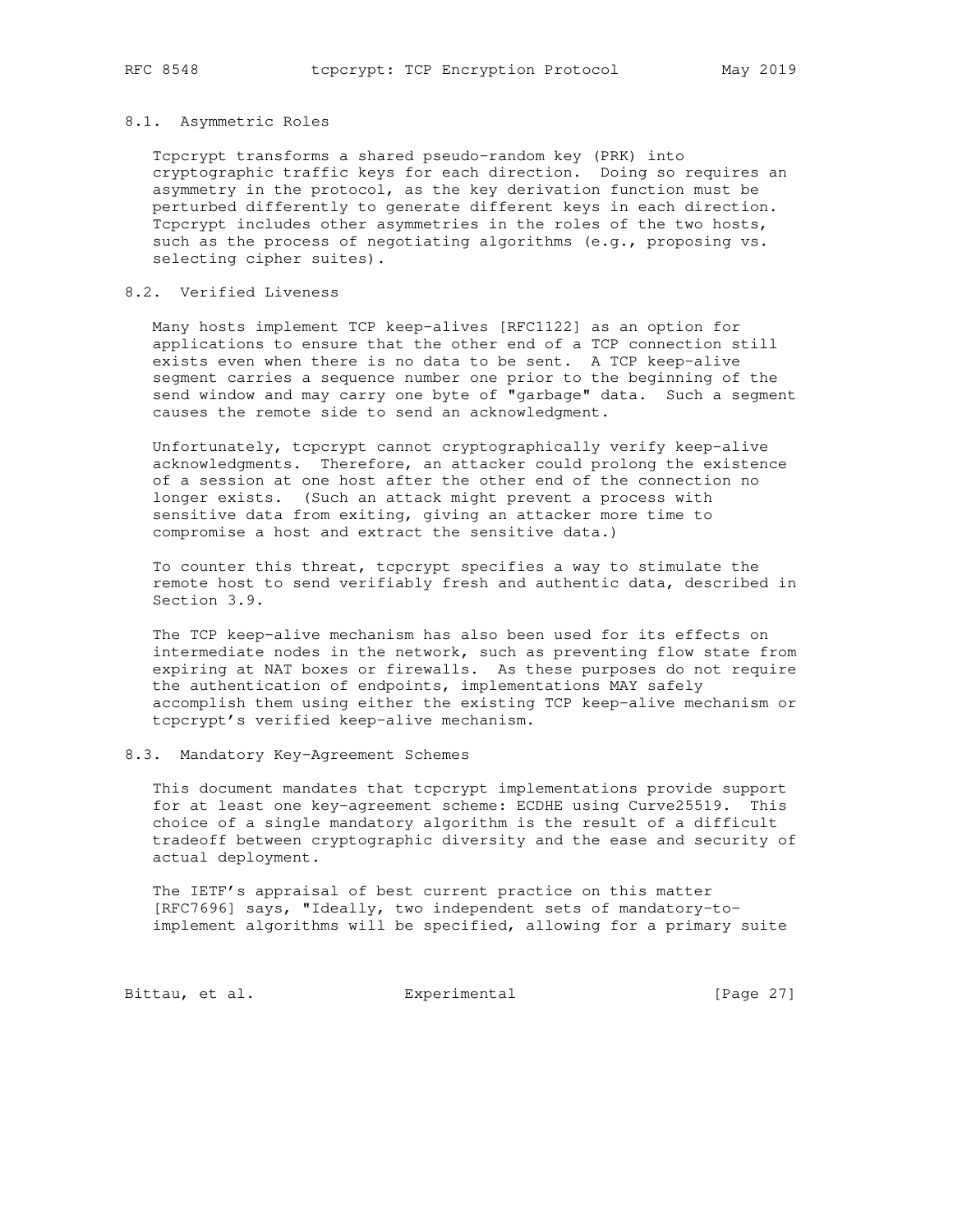and a secondary suite. This approach ensures that the secondary suite is widely deployed if a flaw is found in the primary one."

 To meet that ideal, it might appear natural to also mandate ECDHE using P-256. However, implementing the Diffie-Hellman function using NIST elliptic curves (including those specified for use with tcpcrypt, P-256 and P-521) appears to be very difficult to achieve without introducing vulnerability to side-channel attacks [NIST-fail]. Although well-trusted implementations are available as part of large cryptographic libraries, these can be difficult to extract for use in operating-system kernels where tcpcrypt is usually best implemented. In contrast, the characteristics of Curve25519 together with its recent popularity has led to many safe and efficient implementations, including some that fit naturally into the kernel environment.

 [RFC7696] insists that, "The selected algorithms need to be resistant to side-channel attacks and also meet the performance, power, and code size requirements on a wide variety of platforms." On this principle, tcpcrypt excludes the NIST curves from the set of mandatory-to-implement key-agreement algorithms.

 Lastly, this document encourages support for key agreement with Curve448, categorizing it as RECOMMENDED. Curve448 appears likely to admit safe and efficient implementations. However, support is not REQUIRED because existing implementations might not yet be sufficiently well proven.

9. Experiments

 Some experience will be required to determine whether the tcpcrypt protocol can be deployed safely and successfully across the diverse environments of the global internet.

 Safety means that TCP implementations that support tcpcrypt are able to communicate reliably in all the same settings as they would without tcpcrypt. As described in Section 9 of [RFC8547], this property can be subverted if middleboxes strip ENO options from non-SYN segments after allowing them in SYN segments, or if the particular communication patterns of tcpcrypt offend the policies of middleboxes doing deep-packet inspection.

 Success, in addition to safety, means hosts that implement tcpcrypt actually enable encryption when connecting to one another. This property depends on the network's treatment of the TCP-ENO handshake and can be subverted if middleboxes merely strip unknown TCP options or terminate TCP connections and relay data back and forth unencrypted.

Bittau, et al. Experimental [Page 28]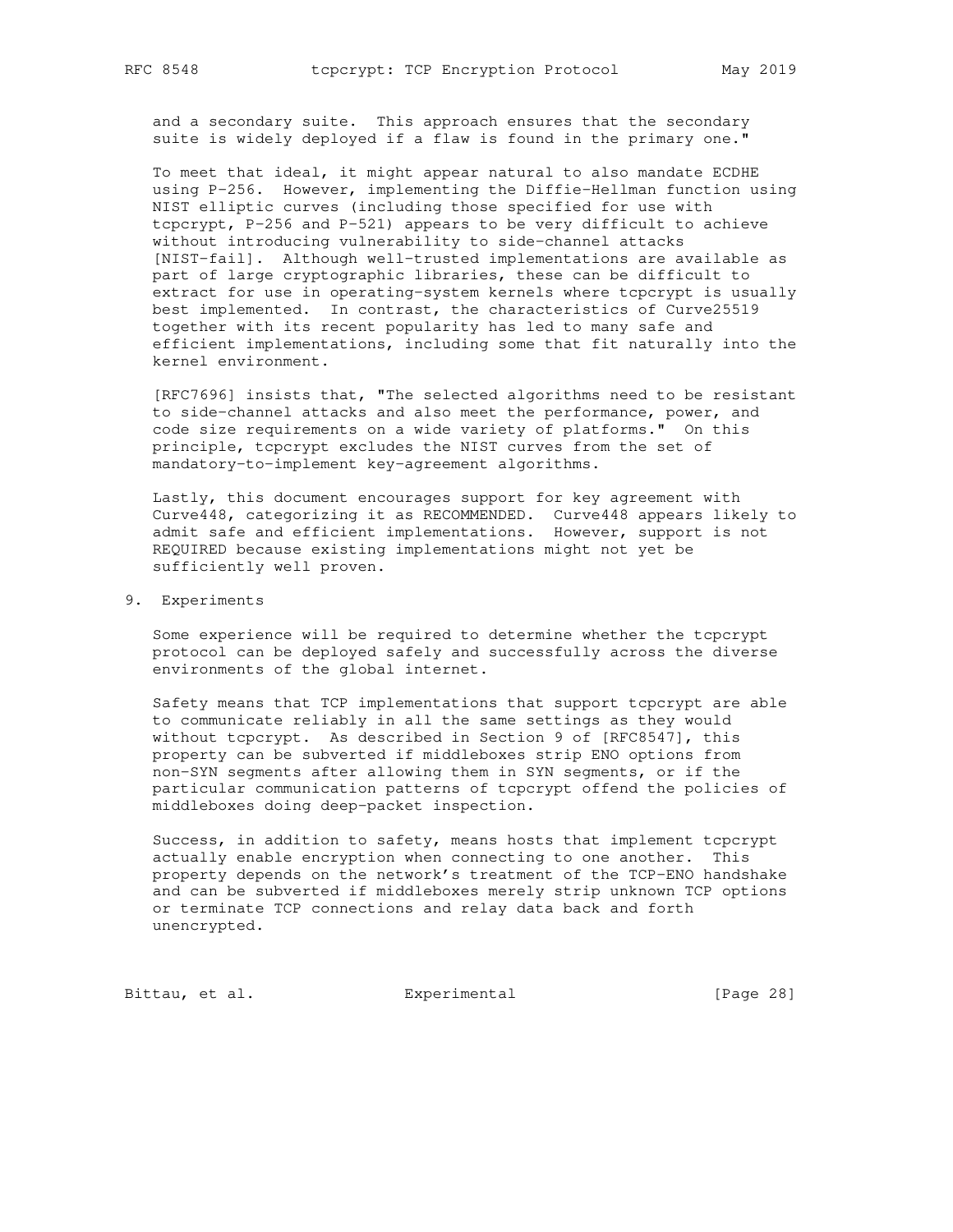Ease of implementation will be a further challenge to deployment. Because tcpcrypt requires encryption operations on frames that may span TCP segments, kernel implementations are forced to buffer segments in different ways than are necessary for plain TCP. More implementation experience will show how much additional code complexity is required in various operating systems and what kind of performance effects can be expected.

- 10. References
- 10.1. Normative References
	- [IEEE-1363] IEEE, "IEEE Standard Specifications for Public-Key
		- Cryptography", IEEE Standard 1363-2000, DOI 10.1109/IEEESTD.2000.92292.
	- [NIST-DSS] National Institute of Standards and Technology (NIST), "Digital Signature Standard (DSS)", FIPS PUB 186-4, DOI 10.6028/NIST.FIPS.186-4, July 2013.
	- [RFC793] Postel, J., "Transmission Control Protocol", STD 7, RFC 793, DOI 10.17487/RFC0793, September 1981, <https://www.rfc-editor.org/info/rfc793>.
	- [RFC2018] Mathis, M., Mahdavi, J., Floyd, S., and A. Romanow, "TCP Selective Acknowledgment Options", RFC 2018, DOI 10.17487/RFC2018, October 1996, <https://www.rfc-editor.org/info/rfc2018>.
	- [RFC2104] Krawczyk, H., Bellare, M., and R. Canetti, "HMAC: Keyed- Hashing for Message Authentication", RFC 2104, DOI 10.17487/RFC2104, February 1997, <https://www.rfc-editor.org/info/rfc2104>.
	- [RFC2119] Bradner, S., "Key words for use in RFCs to Indicate Requirement Levels", BCP 14, RFC 2119, DOI 10.17487/RFC2119, March 1997, <https://www.rfc-editor.org/info/rfc2119>.
	- [RFC5116] McGrew, D., "An Interface and Algorithms for Authenticated Encryption", RFC 5116, DOI 10.17487/RFC5116, January 2008, <https://www.rfc-editor.org/info/rfc5116>.
	- [RFC5869] Krawczyk, H. and P. Eronen, "HMAC-based Extract-and-Expand Key Derivation Function (HKDF)", RFC 5869, DOI 10.17487/RFC5869, May 2010, <https://www.rfc-editor.org/info/rfc5869>.

Bittau, et al. Subsectimental Experimental [Page 29]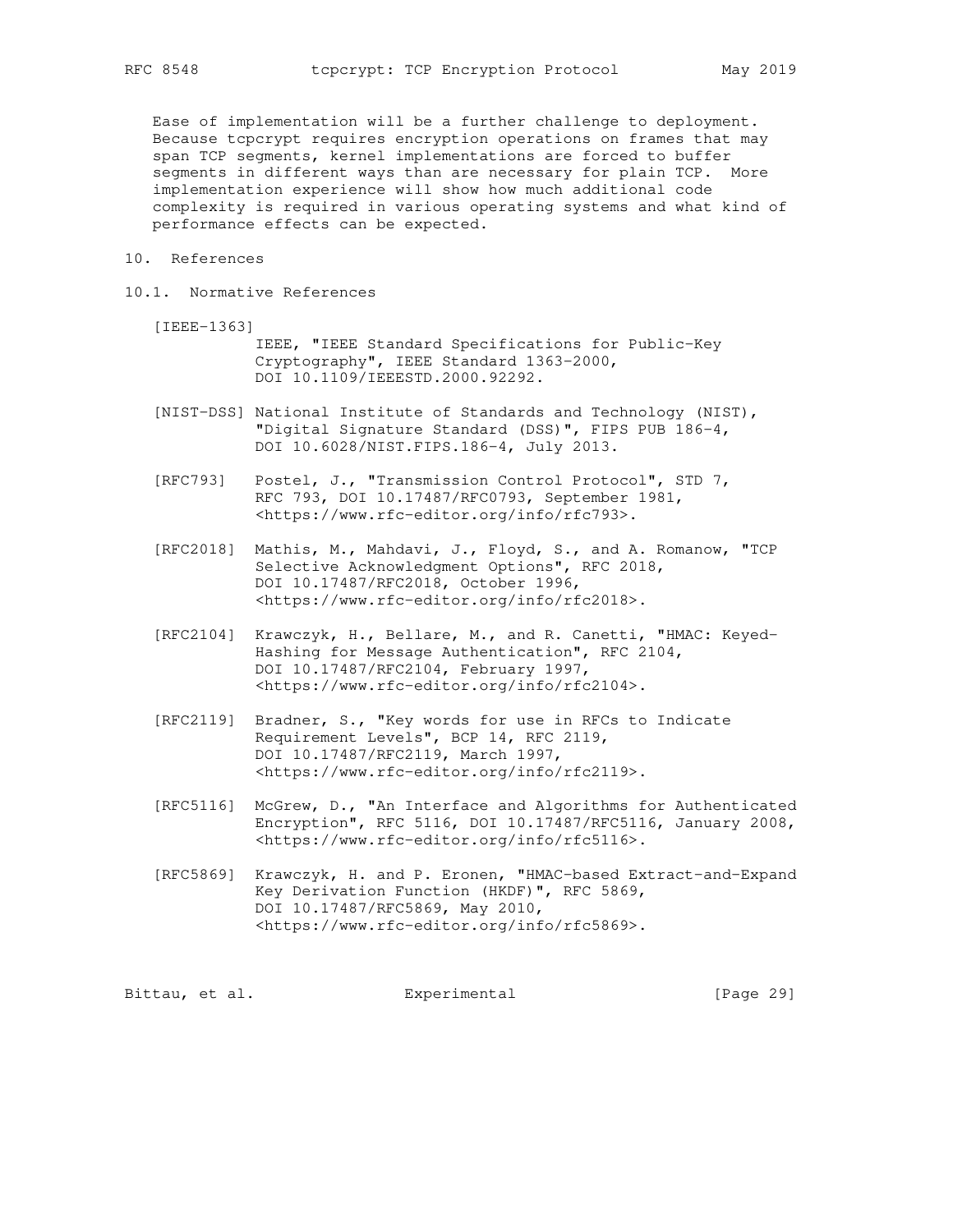- [RFC7120] Cotton, M., "Early IANA Allocation of Standards Track Code Points", BCP 100, RFC 7120, DOI 10.17487/RFC7120, January 2014, <https://www.rfc-editor.org/info/rfc7120>.
- [RFC7748] Langley, A., Hamburg, M., and S. Turner, "Elliptic Curves for Security", RFC 7748, DOI 10.17487/RFC7748, January 2016, <https://www.rfc-editor.org/info/rfc7748>.
- [RFC8126] Cotton, M., Leiba, B., and T. Narten, "Guidelines for Writing an IANA Considerations Section in RFCs", BCP 26, RFC 8126, DOI 10.17487/RFC8126, June 2017, <https://www.rfc-editor.org/info/rfc8126>.
- [RFC8174] Leiba, B., "Ambiguity of Uppercase vs Lowercase in RFC 2119 Key Words", BCP 14, RFC 8174, DOI 10.17487/RFC8174, May 2017, <https://www.rfc-editor.org/info/rfc8174>.
- [RFC8439] Nir, Y. and A. Langley, "ChaCha20 and Poly1305 for IETF Protocols", RFC 8439, DOI 10.17487/RFC8439, June 2018, <https://www.rfc-editor.org/info/rfc8439>.
- [RFC8547] Bittau, A., Giffin, D., Handley, M., Mazieres, D., and E. Smith, "TCP-ENO: Encryption Negotiation Option", RFC 8547, DOI 10.17487/RFC8547, May 2019, <https://www.rfc-editor.org/info/rfc8547>.
- 10.2. Informative References

[NIST-fail]

 Bernstein, D. and T. Lange, "Failures in NIST's ECC Standards", January 2016, <https://cr.yp.to/newelliptic/nistecc-20160106.pdf>.

- [RFC1122] Braden, R., Ed., "Requirements for Internet Hosts Communication Layers", STD 3, RFC 1122, DOI 10.17487/RFC1122, October 1989, <https://www.rfc-editor.org/info/rfc1122>.
- [RFC4086] Eastlake 3rd, D., Schiller, J., and S. Crocker, "Randomness Requirements for Security", BCP 106, RFC 4086, DOI 10.17487/RFC4086, June 2005, <https://www.rfc-editor.org/info/rfc4086>.
- [RFC7696] Housley, R., "Guidelines for Cryptographic Algorithm Agility and Selecting Mandatory-to-Implement Algorithms", BCP 201, RFC 7696, DOI 10.17487/RFC7696, November 2015, <https://www.rfc-editor.org/info/rfc7696>.

Bittau, et al. **Experimental** [Page 30]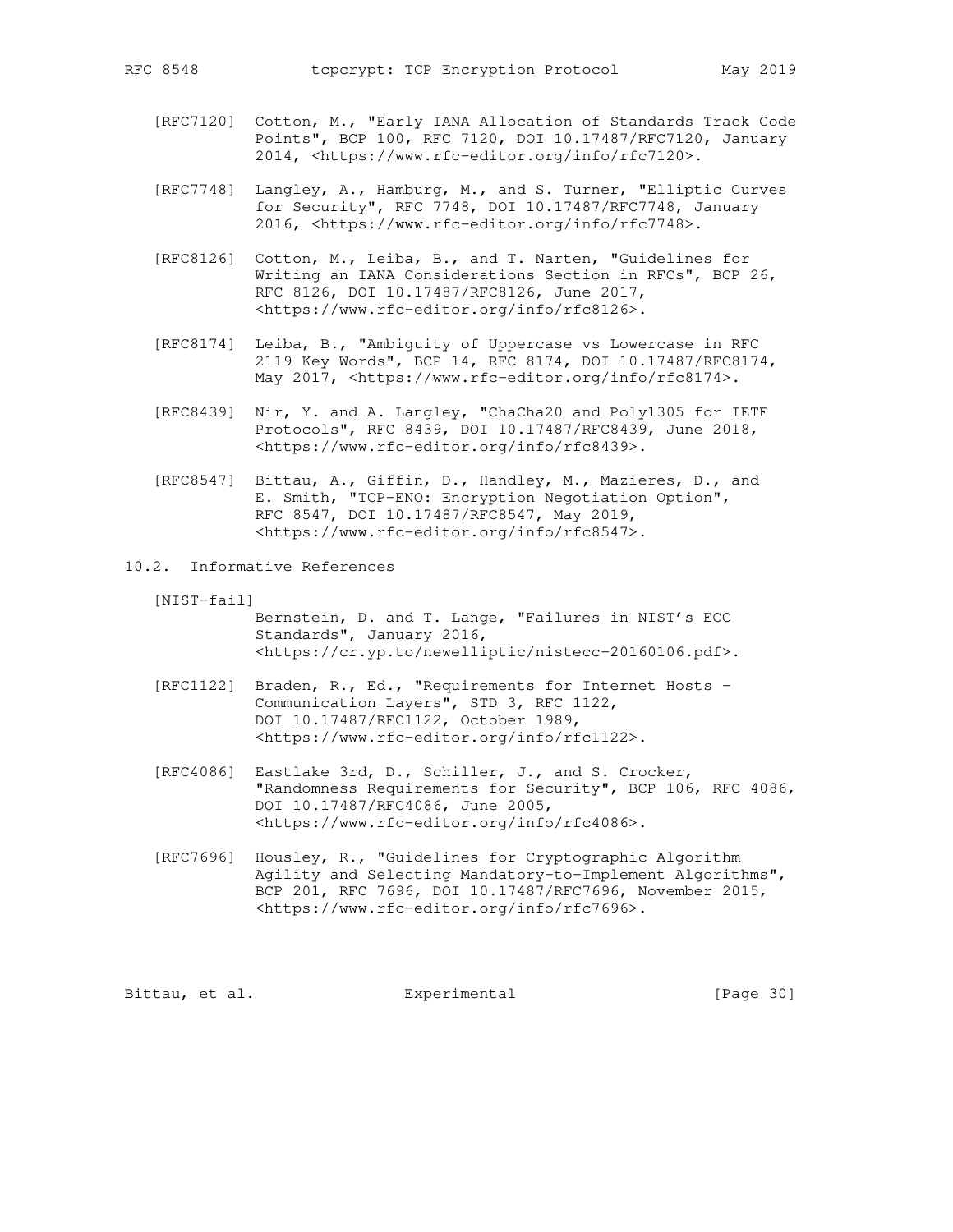[tcpcrypt] Bittau, A., Hamburg, M., Handley, M., Mazieres, D., and D. Boneh, "The case for ubiquitous transport-level encryption", USENIX Security Symposium, August 2010.

 [TCPINC-API] Bittau, A., Boneh, D., Giffin, D., Handley, M., Mazieres, D., and E. Smith, "Interface Extensions for TCP-ENO and tcpcrypt", Work in Progress, draft-ietf-tcpinc-api-06, June 2018.

Acknowledgments

 We are grateful for contributions, help, discussions, and feedback from the TCPINC Working Group and from other IETF reviewers, including Marcelo Bagnulo, David Black, Bob Briscoe, Jana Iyengar, Stephen Kent, Tero Kivinen, Mirja Kuhlewind, Yoav Nir, Christoph Paasch, Eric Rescorla, Kyle Rose, and Dale Worley.

 This work was funded by gifts from Intel (to Brad Karp) and from Google; by NSF award CNS-0716806 (A Clean-Slate Infrastructure for Information Flow Control); by DARPA CRASH under contract #N66001-10-2-4088; and by the Stanford Secure Internet of Things Project.

Contributors

 Dan Boneh and Michael Hamburg were coauthors of the draft that became this document.

Authors' Addresses

 Andrea Bittau Google 345 Spear Street San Francisco, CA 94105 United States of America

Email: bittau@google.com

Bittau, et al. Experimental [Page 31]